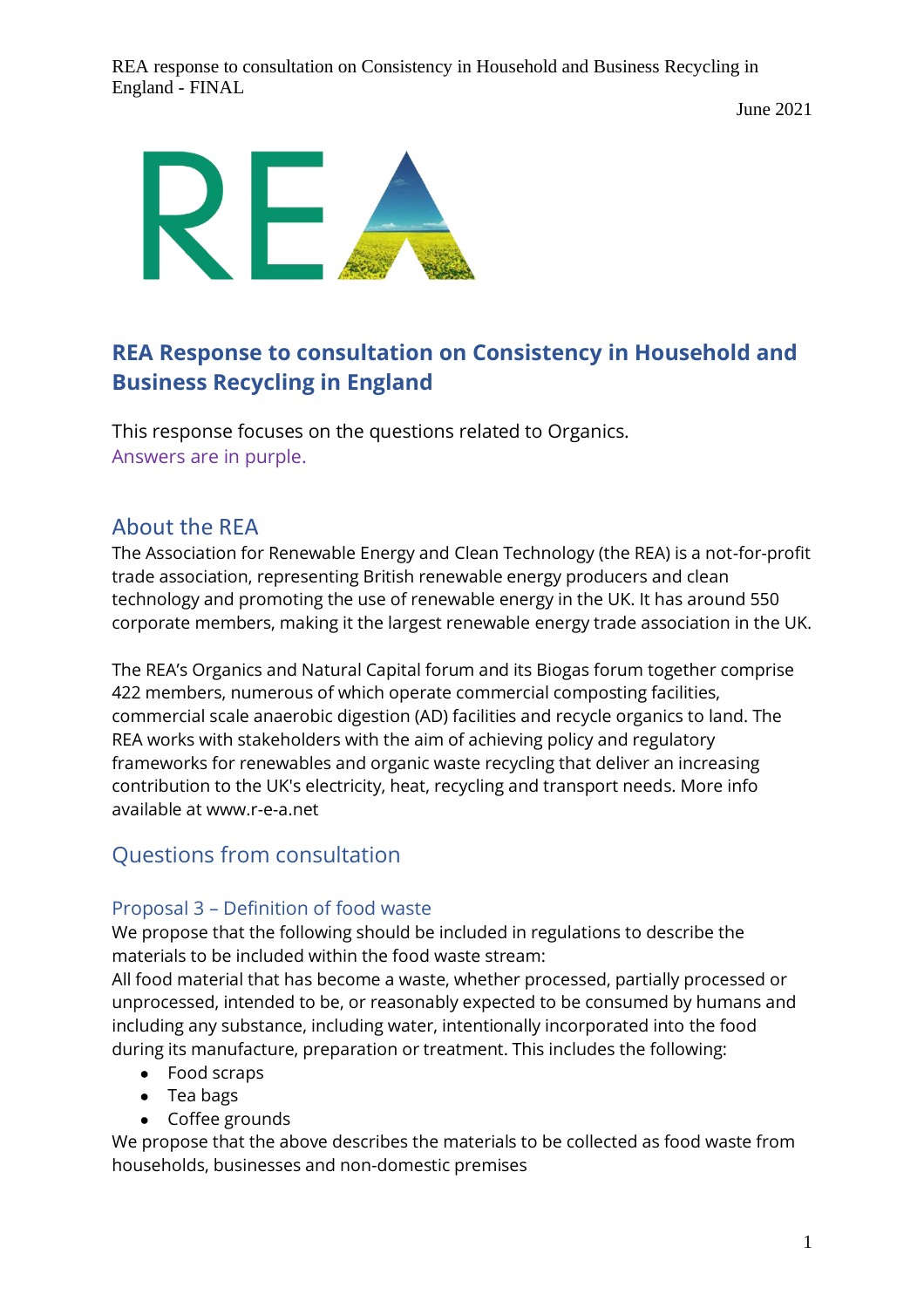June 2021

# **Q13** - **Do you agree or disagree that the above should be collected for recycling within the food waste stream?**

Disagree.

We agree with the majority of what is proposed but have concerns about tea bags. Many tea bags still contain non-compostable plastic and although the tea leaves and some of the bag will degrade in composting and anaerobic digestion facilities, there is potential for small fragments of non-compostable plastic to remain. These small fragments are very difficult to remove and may end up in the final compost or digestate.

Work is underway by many tea bag producers to convert to wholly compostable tea bags and we would urge that the definition of food waste considers this. Whilst we don't want to complicate the system and might need temporary alternative instructions whilst transition takes place, the organics industry would much prefer that tea bags are all required to be independently certified compostable. This would help drive tea bag manufacturers, specifiers and buyers to procure compostable ones and to get them independently certified. Independent certification is important as it helps to remove any fakes off the market, deter the placing of fakes on the market and reduces uncertainties about whether an item truly is compostable where the organisation responsible for placing it on the market hasn't bothered to pursue certification or understood that it is necessary.

Compostable coffee capsules (aka 'coffee pods') and compostable coffee filter papers are further examples of compostable items that, respectively, have track record (principally in Italy) of co-disposal with separately collected food waste and biodegrading in composting and suitably equipped/designed AD systems. We have also received enquiry about acceptability of compostable kitchen towels and believe these could beneficially be co-disposed with food wastes.

Tea bags, coffee pods/capsules and coffee filter papers are not classified as packaging under the current UK Packaging Producer Responsibility System; this influences the wording of our suggestion for improving the definition of food waste.

Used 'paper only' products that are soiled only by food or beverage residues or cooking oil should also be considered in the definition of food waste. A good example is the paper in which fish & chip shop food is wrapped, which after use can be re-purposed as a home-made caddy / food bin liner or simply co-disposed with the food waste.

We suggest the definition of food waste includes the following:

'items independently certified compliant with BS EN 13432 or BS EN 14995, which are not packaging but integral to the use of a food or beverage product or which, after washing, remain permeated by food, beverage or cooking oil residues and so are unsuitable for disposal with wastes separately collected for recycling via mechanical or chemical processes; and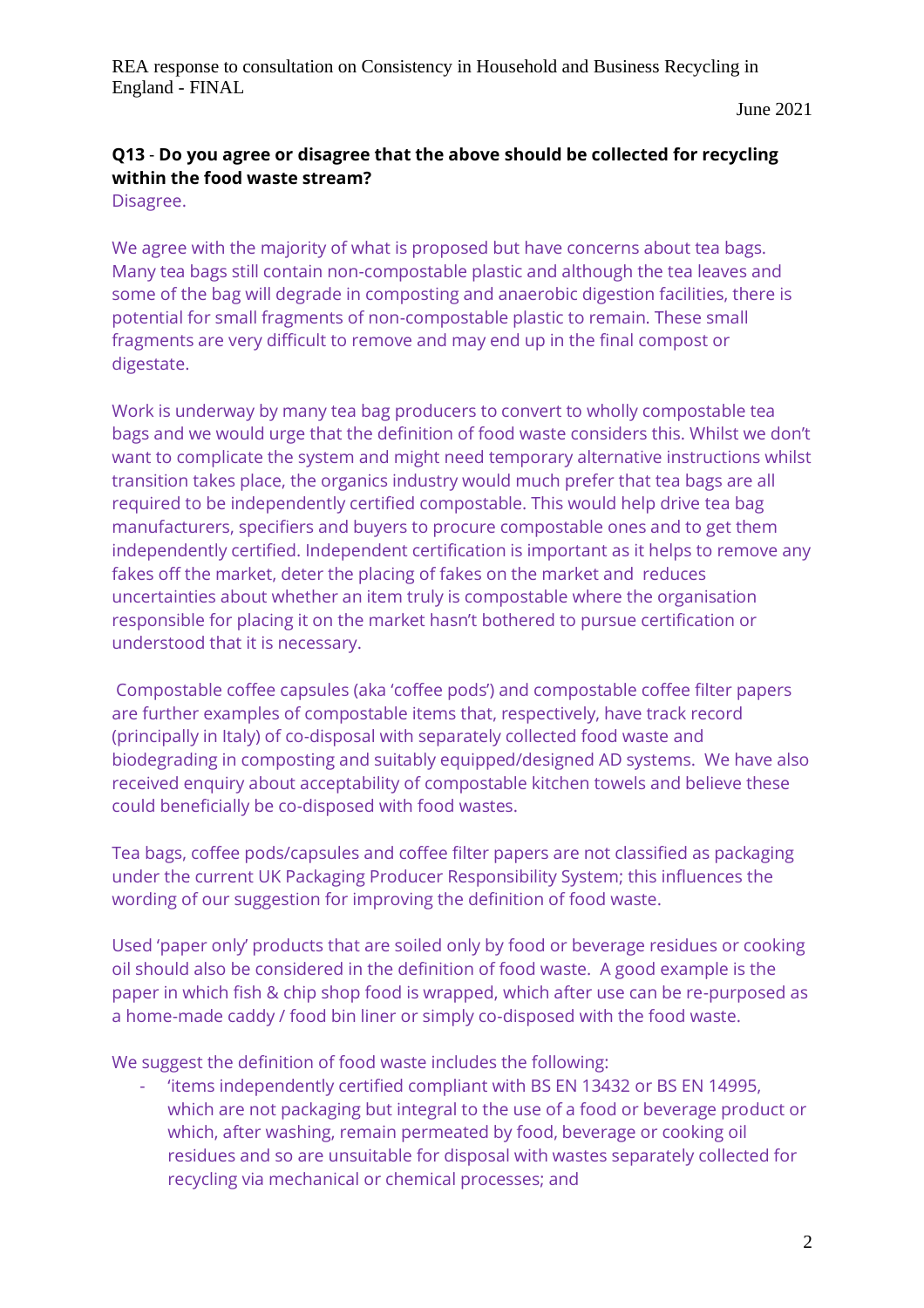- any sticker or label independently certified compliant with BS EN 13432 or BS EN 14995 which is directly adhered to food,
- items made ONLY of paper AND which are soiled only by food or beverage residues or by cooking oil'

The sticker or label bullet point is to ensure that any fruit, vegetable or other food item that is sold or supplied with a compostable sticker or label stuck directly on it can be discarded with the food item (e.g. if a fruit item goes mouldy or starts to rot before being eaten) or discarded with the skin from or husk or peel from a food item.

For your awareness, in amendments to Environment Bill that are being discussed in the House of Lords, we are calling for 'compostable flexible materials' – meaning items independently certified to BS EN 13432 or BS EN 14995' – to become a waste type mandated for collection with food waste. If this remains non-mandated, and taking account of our above proposal for amending Defra's proposed definition of food waste, statutory guidance should specifically state that packaging and non-packaging items independently certified compliant with BS EN 13432 or BS EN 14995 are allowed to be co-collected with food wastes or co-collected food and garden wastes, and that a defined list of item format types (see our answer to question 17) that are also independently certified compliant with BS EN 13432 or BS EN 14995) are allowed to be co-collected with garden/green wastes. This would make clear that public and private sector organisations and their food / garden / food+garden waste treatment contractors could do such co-collection if and where they so choose.

Similarly, if 'compostable flexible materials' do not become a waste type mandated for collection with food waste, the definition of food waste should include bags (a type of packaging) independently certified to BS EN 13432, which are re-purposed (after initial use or multiple re-uses as a bag) as kitchen caddy / food bin liners. Please also see our answer to question 16 and our policy at [https://www.r-e-a.net/resources/policy-on-and](https://www.r-e-a.net/resources/policy-on-and-liners-and-re-purposed-bags/)[liners-and-re-purposed-bags/.](https://www.r-e-a.net/resources/policy-on-and-liners-and-re-purposed-bags/) (The Co-Operative's lightweight carrier bags that are independently certified compliant with BS EN 13432 have a successful track record of being re-purposed for food waste collection and being co-composted with food wastes in IVC facilities. To the best of our knowledge they continue to also be certified home compostable under TUV Austria's well-established 'OK compost HOME' criteria set and scheme, and so can be home composted, e.g. with fruit & veg peelings from kitchens and garden waste.)

Co-collection of used cooking oil with food waste: this should be considered and the definition of food waste should be made clear on whether or not it's within scope. Used cooking oil is likely to arise from households as a relatively small proportion of the food waste disposed and could simply be disposed with the food together inside a compostable liner if a low proportion of the food waste bin's contents or the used cooking oil could be put in a compostable container then put in the food waste bin. We have suggested this because we're aware of one local authority that has advised householders to put used cooking oil in a plastic bottle (but not specified the bottle must be compostable) then place it in their food waste bin. Potential for co-collection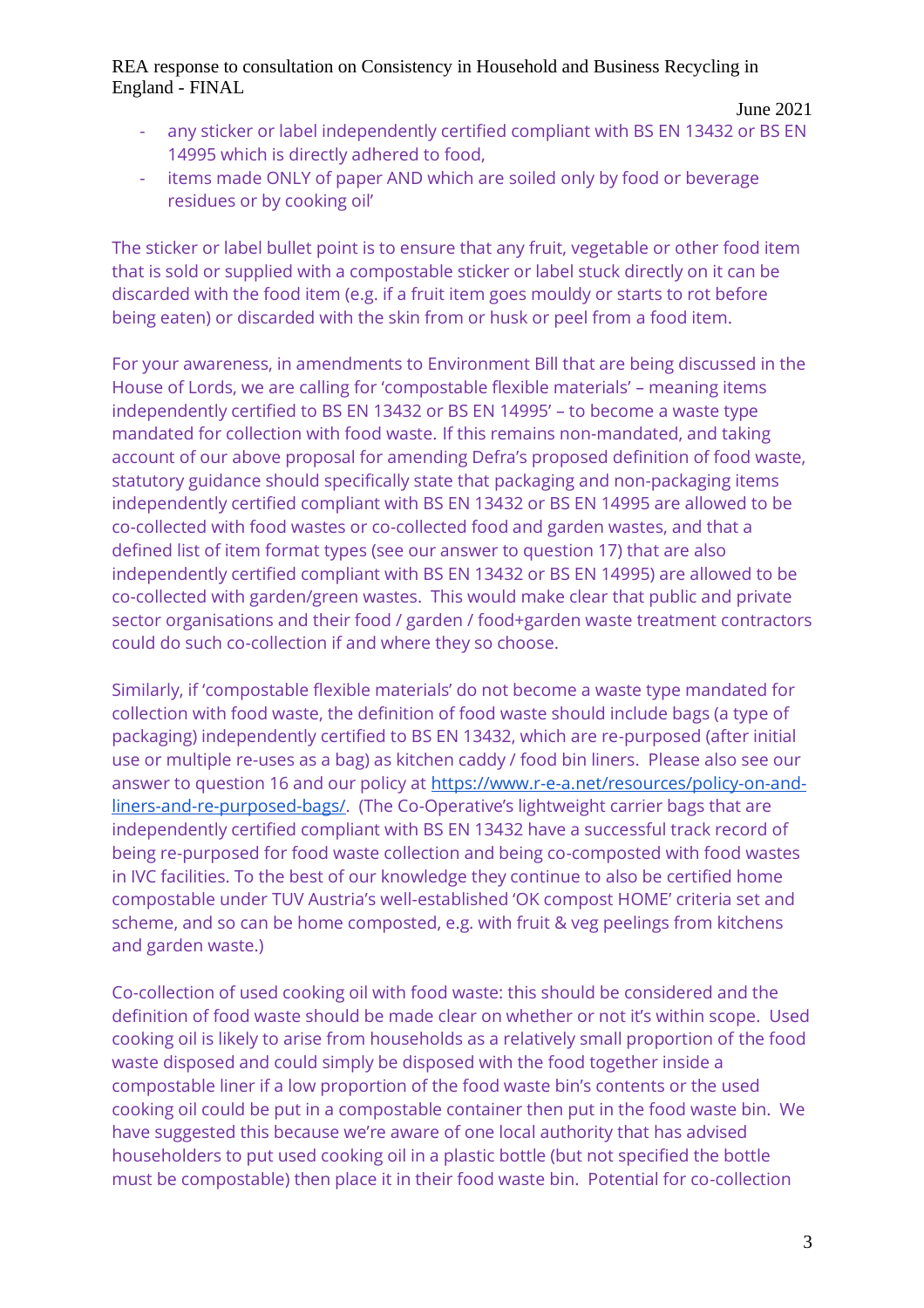June 2021

with food waste of larger quantities of used cooking oil from business and nonhousehold public sector sources may need further consideration; we would be pleased to work further with Defra on this.

Pet food has been highlighted as a material that could be collected in the food waste stream but is excluded from Defra's proposed definition of food waste. It is likely that pet food would be suitable for treatment through AD or IVC facilities approved for treating animal by-products. We recognise there are ABPR driven restrictions, such as the pet food not being derived from Category 1 ABPs or unrendered Category 2 ABPs. Pet food could be included in the definition of food waste or statutory guidance could make clear that pet food can be co-collected with food waste where organisations choose to co-collect food that was fit for human consumption with pet-food (and with food plus garden waste where justified under TEEP provisions) and biodegrade that waste stream in an ABPR-approved AD or composting facility.

# Proposal 4 – Separate collection of food waste from households for recycling

The Environment Bill will require local authorities in England to arrange for the separate collection of food waste for recycling at least weekly. We propose that local authorities already collecting food waste separately must, as required under the Environment Bill duties, continue to collect this for recycling from all household properties, including flats, at least weekly, in the **2023/24** financial year. There may be local authorities that require longer to implement a separate food waste collection service, and these are detailed below.

Local authorities without existing contracts in place that would be affected by introducing a separate food waste collection service, should have a separate, weekly food waste collection service in place by the **2024/25** financial year at the latest. This reflects the additional time required to procure the necessary capital goods and implement separate food waste collections effectively.

For local authorities with existing long-term mixed food/garden waste collection or disposal contracts in place (e.g. In Vessel Composting contracts), we propose that they should transition to a separate, weekly food waste collection service for all household properties including flats, as quickly as contracts allow. We are seeking views on the latest this should be done by – we anticipate setting a date between **2024/25 and 2030/31** subject to further evidence on the associated costs and benefits.

Local authorities with long term residual waste disposal contracts affected by introducing a separate food waste collection service (e.g. some Energy from Waste or Mechanical Biological Treatment contracts) should introduce a separate, weekly food waste collection service to all households including flats as soon as contracts allow. We are seeking views on the latest this should be done by – we anticipate setting a date between **2024/25 and 2030/31** subject to further evidence on the associated costs and benefits. For these local authorities, there may be some barriers to implementing a separate food waste collection service and we will be exploring the transitional barriers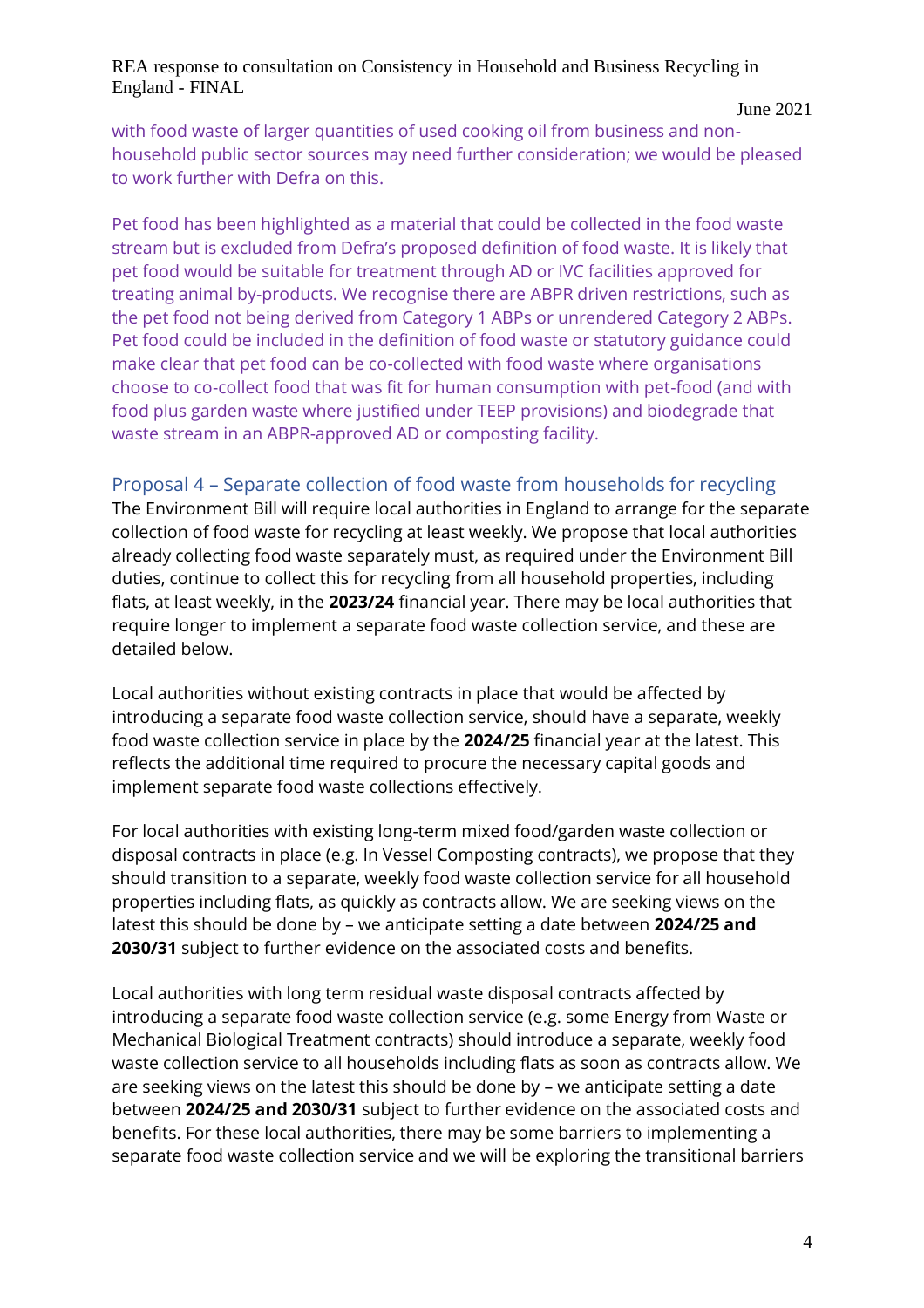including costs (arising from, for example, amending or breaking existing contracts where necessary) with those local authorities.

In all the cases above, the collection service introduced should be a separate food waste collection, unless an exception applies that would allow the collection of food waste with garden waste, as per Proposal 11 below.

# **Q14. Which parts of Proposal 4 do you agree or disagree with?**

|                                                                                                                                                                                                                                                                                                                                                                                                                                                                  |   | Not sure / don't<br>Agree Disagree have an opinion<br>/ not applicable |
|------------------------------------------------------------------------------------------------------------------------------------------------------------------------------------------------------------------------------------------------------------------------------------------------------------------------------------------------------------------------------------------------------------------------------------------------------------------|---|------------------------------------------------------------------------|
| Local authorities already collecting food waste<br>separately must continue to collect this material for<br>recycling at least weekly from the 2023/24 financial<br>year                                                                                                                                                                                                                                                                                         | П | $\Box$                                                                 |
| Local authorities should have a separate food waste<br>collection service<br>(at least weekly) in place for all household properties<br>including flats as quickly as contracts allow                                                                                                                                                                                                                                                                            |   |                                                                        |
| Local authorities without existing contracts in place<br>that would be affected by introducing a separate<br>food waste collection service should have a separate<br>food waste collection service in place (at least<br>weekly), for all households including flats, by the<br>2024/25 financial year at the latest                                                                                                                                             |   |                                                                        |
| Local authorities with long term existing mixed<br>food/garden waste collection or disposal contracts in<br>place should have a separate food waste collection<br>service in place (at least weekly) for all household<br>properties including flats as soon as soon as<br>contracts allow, with an end date to meet this<br>requirement between 2024/25 and 2030/31                                                                                             |   |                                                                        |
| Local authorities with long term residual waste<br>disposal contracts affected by introducing a separate<br>food waste collection service (e.g. some Energy from<br>Waste or Mechanical Biological Treatment contracts)<br>should introduce a separate food waste collection<br>service (at least weekly) to all households including<br>flats as soon as contracts allow, with an end date to<br>meet this requirement to be set between 2024/25<br>and 2030/31 |   |                                                                        |

Please provide any views on the end date for these obligations and any evidence on associated costs and benefits.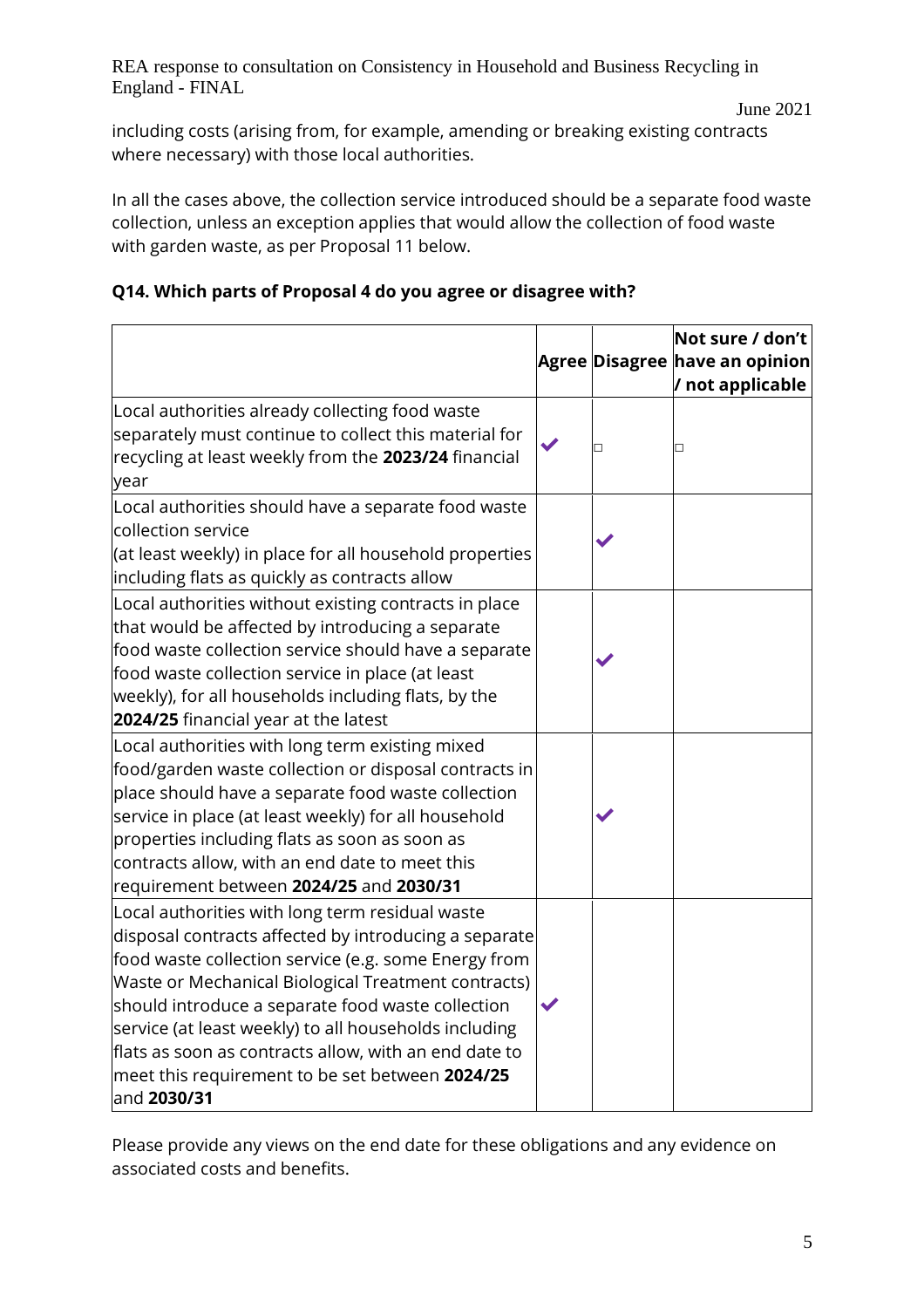#### June 2021

We support the policy objective of providing a food waste collection service to all domestic properties at the earliest opportunity. The aim of the obligations to collect food waste must focus on maximising the amount of organic waste that is collected (and then recycled or composted) due to the large detrimental environmental impact of it remaining in the residual waste stream and being sent for disposal in landfill or energy from waste. For this reason, the requirements for Local Authorities to have a food waste collection must come into force at the earliest possible date. This will also have the fastest impact on improving recycling rates due to capturing more organic material and enabling it to be treated separately.

Local Authorities should have the autonomy to decide on how to implement the policy objective, i.e., determine what collection system is most appropriate to their area. Timescales must allow for proper consideration by the local authorities on how to deliver the services.

Separate food waste collections (i.e., separate from garden waste) may be appropriate for many areas but this should not be seen as the only option. We are aware of examples where co-mingled food and garden waste collections result in food waste tonnages comparable to the estimated tonnage from a separate food waste collection. These include: East Riding of Yorkshire, Manchester, Stockport, Rochdale and Trafford. This is why local decision making is important. There are also examples of Local Authorities in the top 20 overall recycling rates who offer a co-mingled food and garden waste collection. There have been examples in Scotland where Local Authorities have moved from separate food waste collections to co-mingled food and garden waste collections based on best value (North Lanarkshire, Stirling and West Lothian). High recycling performance and achieving the overall policy objective of diverting food waste from the residual bin should be the priority, leaving the approach to be decided by the individual local authorities.

Certainty of policy and implementation dates will enable all parts of the supply chain to adapt and gain investment where needed to ensure that the demand can be met.

There needs to be a way of measuring the success of the food waste collections and an opportunity to re-evaluate the collection approach where required. It is important that food waste collections are not only provided to householders but that the education and communications are effective, and they are actually using them, and the food waste is being recycled or composted and does not remain in the residual bin. We suggest there needs to be a target for the amount of food waste that remains in residual waste collections following the introduction of the requirements. Compositional analysis will need to be undertaken by Local Authorities to enable them to report against the targets and measure the success of their collections. This should be reported and published on an annual basis. These targets should adopt a phased approach tied to the implementation dates, a suggestion is:

● Less than 50% of food waste in the residual bin 2 years after the implementation of collections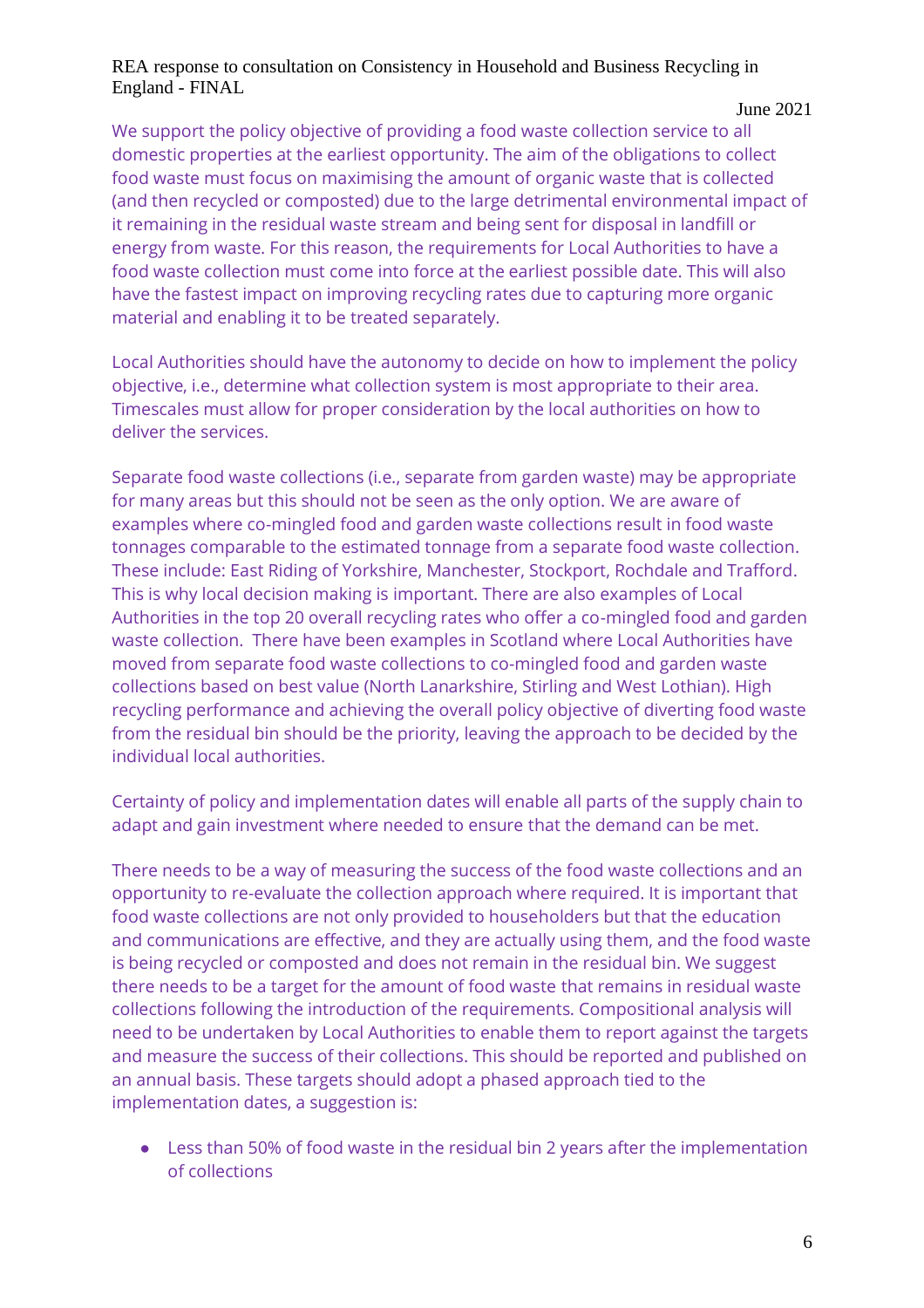June 2021

- Less than 30% of food waste in the residual bin 4 years after the implementation of collections
- Less than 20% of food waste in the residual bin 6 years after the implementation of collections

We have five members who operate In-vessel composting facilities who have raised serious concerns with the proposals. These facilities presently offer 700,000 tonnes of recycling capacity and have a net turnover of £14.2m which will be lost through the implementation of the policy. Discussions with these REA members have stated that their IVC facilities will likely close within four years of this policy implementation which is an outcome that Defra have not anticipated in considering and evaluating the policy proposals.

### **Q15. Some local authorities may experience greater barriers to introducing a separate food waste collection service to all household properties, including flats, by the dates proposed above. For what reasons might it be appropriate for these collection services to begin after this date?**

- Collection contracts  $\blacktriangledown$
- **•** Treatment contracts  $\checkmark$
- Cost burden
- Reprocessing
- End markets
- Other (please specify)

If you have disagreed with any of the proposed implementation dates above, please provide examples of circumstances where it would be appropriate for this collection service to begin after these proposed dates and any supporting evidence where possible.

The reasons for delaying food waste collections services must be as few as possible to achieve the overarching ambitions of the Resources and Waste Strategy, minimise the amount of organic waste in the residual waste stream and maximise recycling rates. We acknowledge that some existing contractual arrangements both for collection and treatment may result in a delay to implementing collections.

The cost burden will be covered by additional government funding so should not be considered a barrier or result in delay in implementation. However, we have concerns about the cost estimates presented in the consultation and if the stability of market prices (gate fees) is reflected in these calculations. Greater Manchester, which comprises 9 collection authorities recently made a press release stating that the cost of source segregation was £31m. Given there are 160 authorities who do not collect food waste, the cost estimate of £200m looks to be underestimated.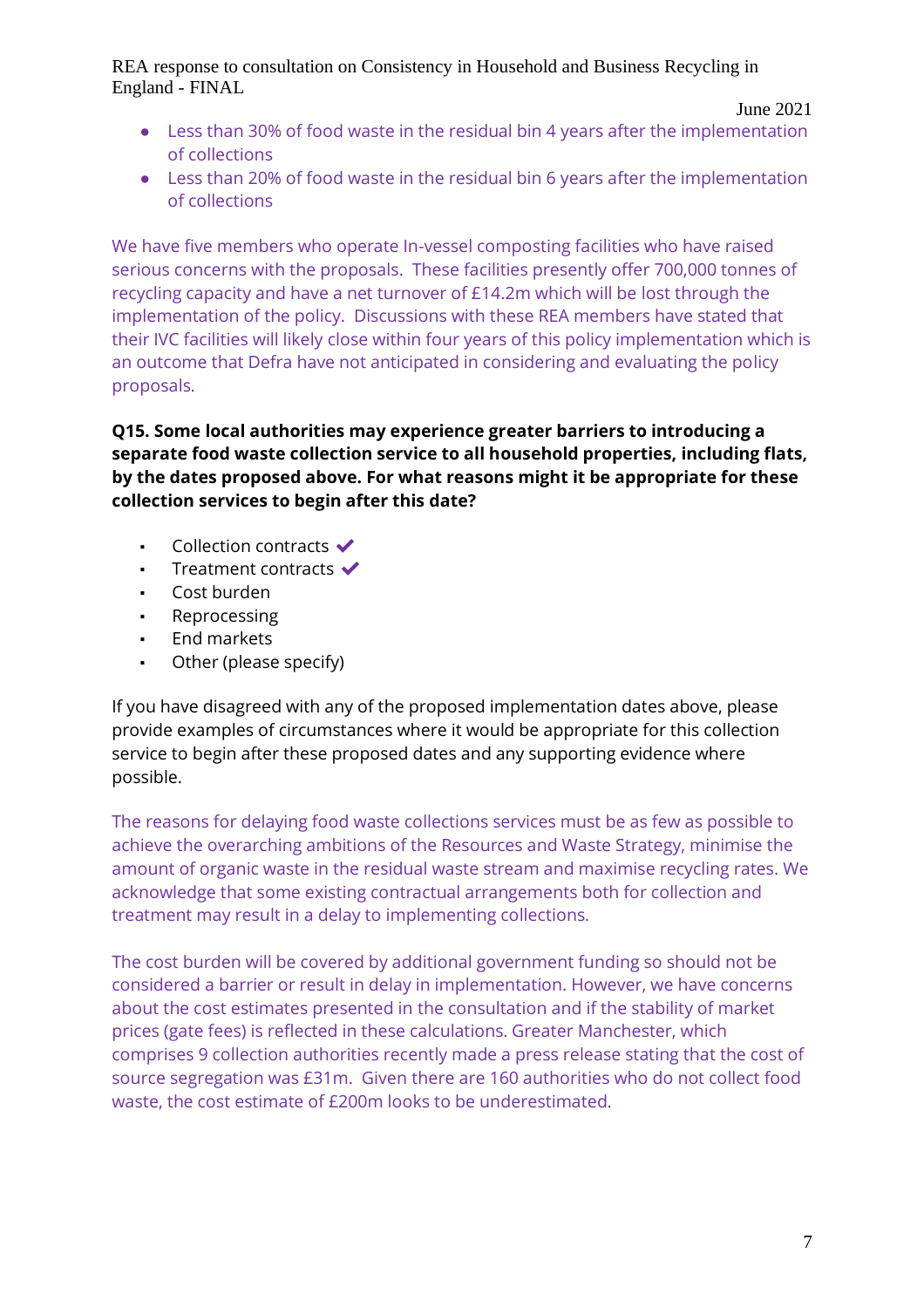#### June 2021

In terms of capacity for additional food waste with existing infrastructure, the WRAP AD and Composting Industry Market Survey Report 2020 reports spare capacity for food waste of at least 500,000 tonnes at existing commercial AD sites and a further 450,000 tonnes of spare capacity at farm sites. There is 1.7 million tonnes of spare capacity in the composting industry (although this is likely to be mostly for garden waste). In addition to this, according to the NNFCC 2021 edition of Anaerobic Digestion deployment in the UK report, there are another 77 waste fed AD sites in development with a feedstock demand for 1,815,000 tonnes of food waste. The Green Gas Support Scheme will become available from Autumn 2021 and is likely to see the development of a further 10 - 20 AD plants that will be nearing commissioning by 2023. We acknowledge there are regional variations with regards to capacity and this is something that will be able to be considered by Local Authorities when making their decisions on how to provide the service. Certainty of feedstocks will enable investment in the sector to add additional treatment capacity where required.

With regards to gate fees, Local Authorities should achieve a saving in treatment costs due to the reduced volumes of residual waste. The gate fees for composting and AD are considerably less than the costs for disposal.

The consultation refers to 'compensation costs' for contract termination. This creates a potential route for IVC operators to be bought out of contracts in order to implement a separate food waste collection which could in turn result in redundant serviceable assets. Any termination of a contract of this type must make sense from an environmental perspective and economically for the local taxpayer.

These proposals have been in the pipeline since 2019 so Local Authorities should not have entered into long term contracts for residual waste since then. It is important that Local Authorities must not be able to extend existing contracts for non-compliant services for residual waste.

In terms of the end markets, there are a number of projects underway to improve the quality of composts and digestates and ensure that there is a demand from the end market. This includes the Environment Agency's Five-year plan for reducing plastic contamination in feedstocks and in outputs, the revision of the Quality Protocols and a number of actions in WRAP's Organics Strategic Report 2021 (aka Organics Roadmap), which is due to be published soon.

It is imperative that there is proper funding for effective education and communication to ensure the quality of materials collected are suitable and free from contamination. It is essential that this is delivered on an on-going basis and not just at the roll-out of service to ensure long-term awareness of the materials that are accepted.

The new burdens funding should be ring-fenced to be used only to cover the costs of providing the service (including communications, collections, transfer, treatment etc) it is intended to cover and not subsidise other services.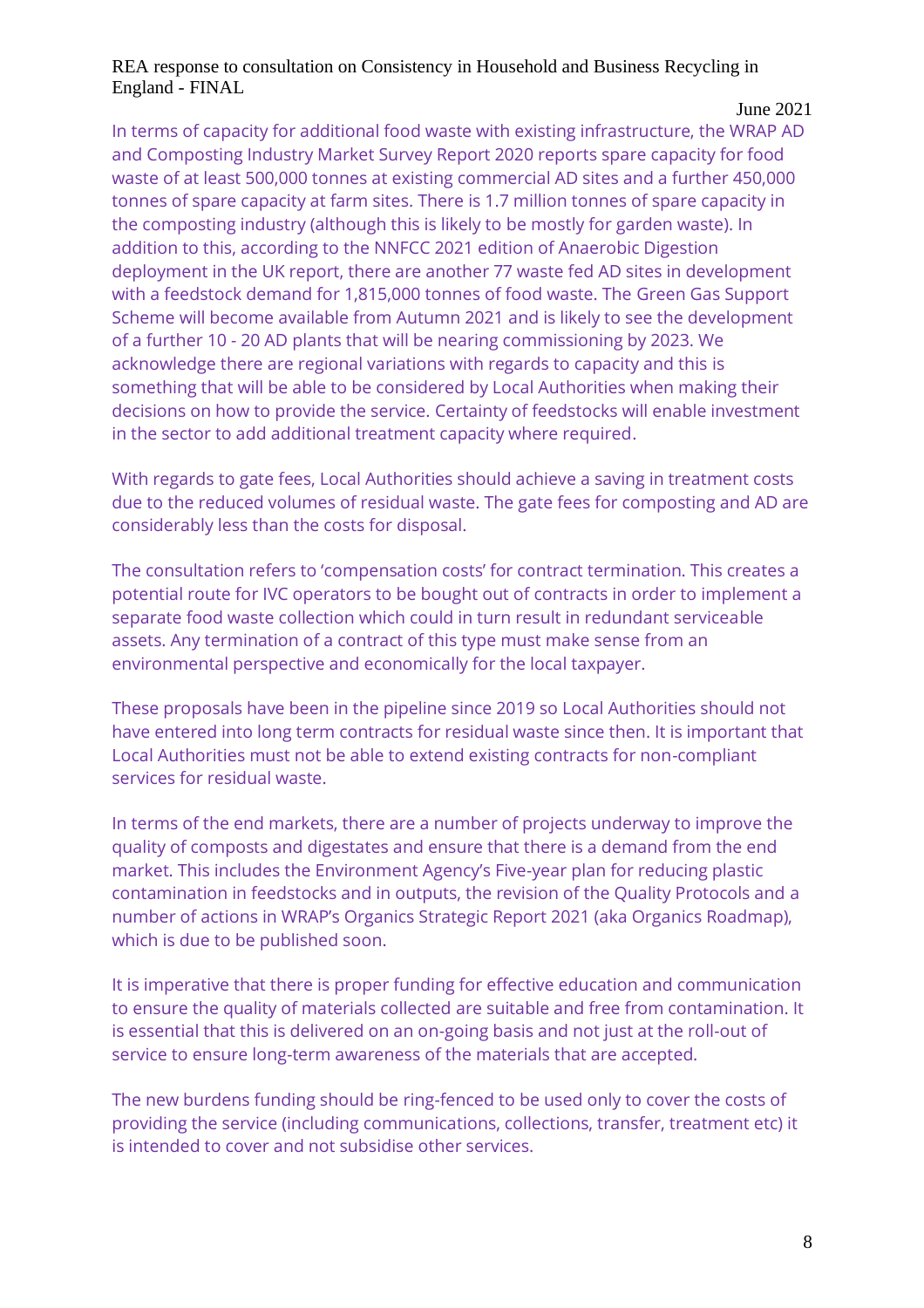June 2021

# Proposal 5 – Caddy liners

We propose that the provision of

caddy liners in the collection of separately collected food waste should be promoted as good practice and that guidance should be provided on caddy liners, including on caddy liner material types.

#### **Q16. Do you agree or disagree with this proposal? Please provide any other comments on the use of caddy liners in separate food waste collections, including on any preferences for caddy liner material types.**

#### Agree

We agree local authorities should provide caddy liners to householders, that this could work on an 'upon request' basis but emphasise supply would need to be timely so that no householder runs out of suitable caddy liners and chooses to use an unsuitable one while they are waiting for liners the LA will supply. The cost of provision of liners must be covered by the 'additional burden' funding from Government.

Caddy liner material types: these must only be the liner types defined in REA's key liners and re-purposed bags policy criterion we have quoted below. We have stated supporting reasons in the rest of our answer below.

#### **The benefits of supplying liners for kitchen food caddies and outdoor food bins**

It is well known that supplying liners for kitchen food waste caddies and kerbside food waste bins increases the amount of food waste that is separately collected, diverting more of it from residual waste bins. Householder surveys carried out as part of WRAP food waste collections trials in 2008 - 2009 suggested that participation would be significantly affected if supplies of free liners were removed, and residents were then required to purchase liners from retail outlets. Building on this, more recent WRAP research on barriers to participation found that households without an ongoing or adequate liner supply tended to stop participating with subsequent difficulties in rerecruiting these households onto the scheme later'

(https://www.wrap.org.uk/sites/files/wrap/HH\_food\_waste\_collections\_guide\_section\_4 [caddies\\_and\\_liners.pdf,](https://www.wrap.org.uk/sites/files/wrap/HH_food_waste_collections_guide_section_4_caddies_and_liners.pdf) section 4.2, pages 5 – 6, unfortunately this document is currently not downloadable).

WRAP's summary document (Household food waste collection guide, https://wrap.org.uk/resources/guide/household-food-waste-collections-guide) also highlights that 'providing householders with a combination of well-designed internal and external containers plus a supply of caddy liners supported by quality communication materials can help ensure good engagement and good participation and capture rates'.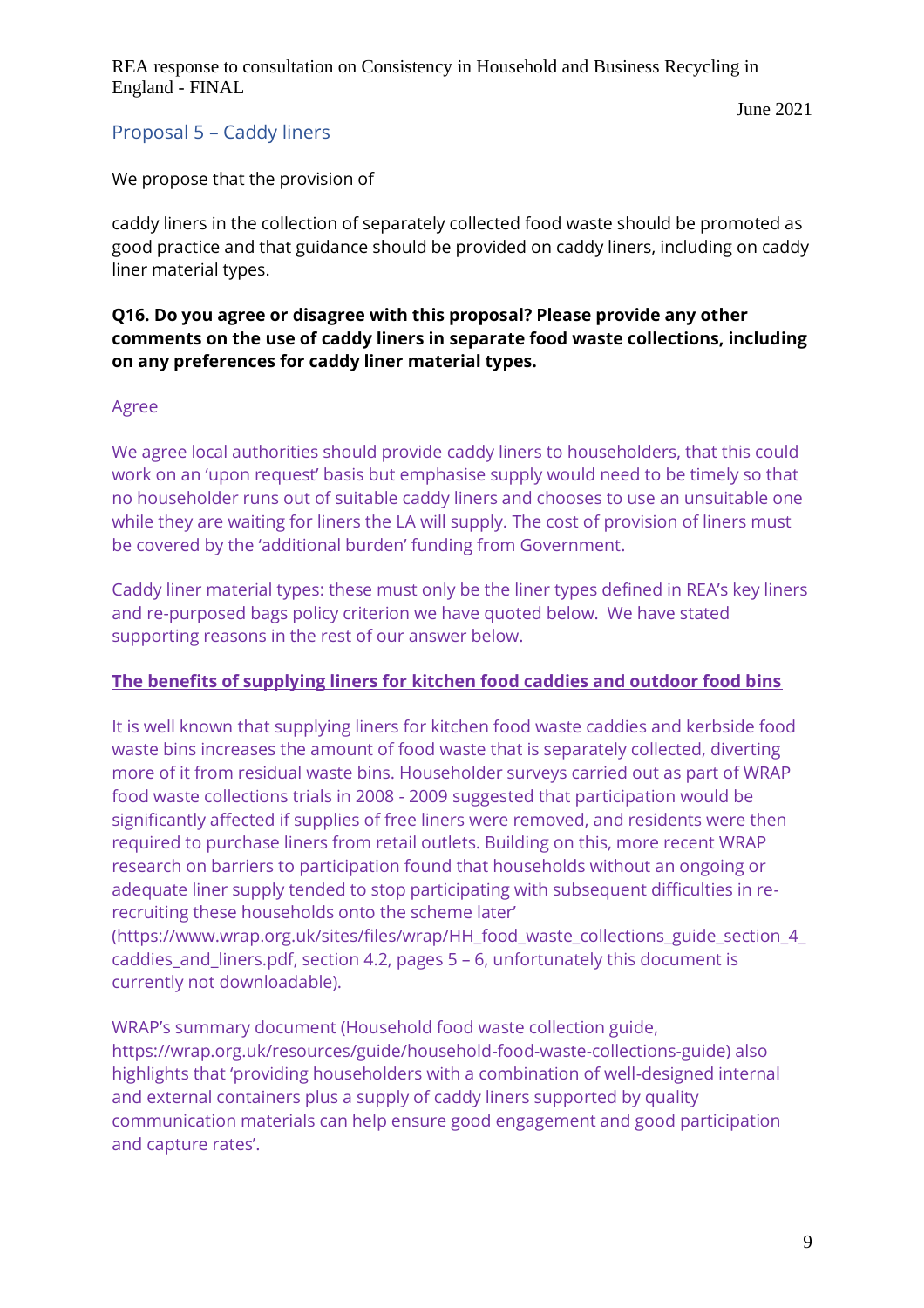# **Type of liners**

Government, regulators and industry are seeking ways to reduce the amount of visible plastics and microplastics that reach soils via waste-derived composts and digestates. In addition, the biowaste recycling and recovery sector is committed to producing digestates and composts of the highest possible quality and to manage food wastes as efficiently as possible. In order to maximise biowaste recycling, minimise any potential impact on the environment and reduce the millions of pounds the UK's organics recovery and recycling industry spends annually on removing and sending incompatible plastics and other contaminants to waste recovery or disposal facilities, the REA and contributing organisations have developed a policy on liners and re-purposed bags (see https://www.r-e-a.net/resources/policy-on-and-liners-and-re-purposed-bags/). This policy covers liners and re-purposed bags suitable for separately collecting food waste (non-packaged and user-unpackaged) from households, businesses and non-domestic premises, in England from 2023 onwards.

**Criterion 1 from REA liners and re-purposed bags policy** (full criteria set and details separately sent to Defra):

- **1. Non-packaged and user-unpackaged food that is discarded and separately collected - including where co-collected with plant waste - must be presented:**
	- **a. in plastic or paper liners or re-purposed bags (inside the caddy/bin) independently certified compliant with BS EN 13432 or BS EN 14995\*:**
	- **b. in a user-made caddy/bin lining made of a re-purposed paper, non-bag / non-liner item, e.g., newspaper; or**
	- **c. loose inside the bin** (also referred to as naked), as the least preferred but still acceptable option if the bin user or organisation responsible for such bins so chooses.

\* The liners or re-purposed bags must have a valid certificate of conformance to BS EN 13432 or BS EN 14995, issued by an independent certification body. The latter standard mirrors EN 13432, its scope being for plastics rather than packaging, which is the scope of the former standard. (Liners are not currently classified as packaging whereas bags are.) Both standards include disintegration and biodegradation criteria for item biodegradation under industrial scale composting conditions as well as under AD followed by composting conditions, although item testing for conformance to the latter specific criteria has tended not to be pursued to date. Paper bags / liners must have a valid certificate because they often have glued seals and printed on ink(s) which need to be checked for their compostability.

**N.B.:** For brevity in answer to questions 16 and 17 we have termed liners and repurposed bags that comply with our policy as 'industrially compostable'; we mean liners and re-purposed bags that are 'industrially compostable' and/or industrially biodegradable in systems that digest waste and then further biodegrade them in an aerobic phase for maturing separated fibre digestate (as is allowed under PAS 110) or

June 2021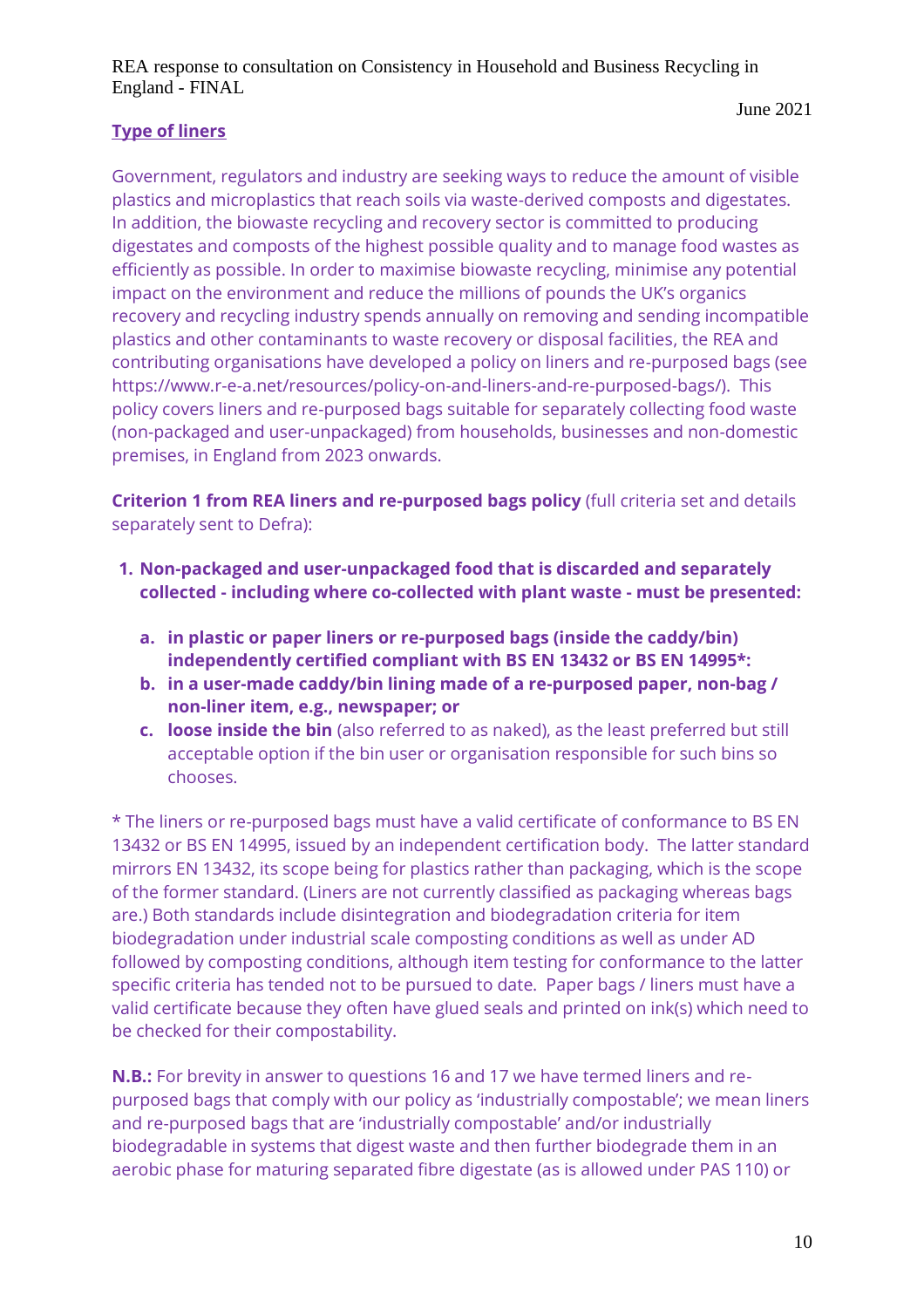composts them with other suitable biowastes, which we term 'industrially digestible + aerobically matured'.

Our policy facilitates higher quality and higher yields of composts and digestates produced from organic recycling and recovery of separately collected biodegradable wastes, and reduced risk of pollution when the composts and digestates are spread on land.

Compostable liners have been shown to lead to reduced levels of contamination by non-compostable plastics\*. This can help to avoid the financial costs of removing and sending front-end removed liners/re-purposed bags to recovery (e.g., energy from waste) or landfill facilities and the associated negative impacts on the environment. It will also enable the compostable bags/liners to be fed into Anaerobic Digesters after suitable pre-treatment or sent and fed into In-Vessel Composting (IVC) after front-end removal at the AD facility.

\* A SEPA funded study (Plastic in food waste at compost sites, Project report, November 2019, https://www.r-e-a.net/resources/sepa-report-on-compost-feedstock-quality/) on physical contaminants (with emphasis on plastic contaminants) in domestic and commercial food wastes received at Scottish composting sites found that the results of examining and quantifying the plastics provided '..a strong indication that provision of compostable caddy liners by local authorities leads to lower plastic contamination (both in terms of the bag itself and the contents of the bag)'.

REA analysis of some of the study's Table 2 data found that where local authorities provided compostable caddy liners, total non-compostable plastics (bags/liners and plastic inside the bags) was 0.224 %, 1.46 times higher than the 0.327 % w/w they represented where other local authorities did not provide compostable caddy liners (figures on a % w/w fresh matter basis). We regard this difference as significant because Scotland's plastics limits on product status composts and digestates derived from wastes are the tightest in the world and revisions to the Compost Quality Protocol and Anaerobic Digestion Quality Protocol this year could mean that similarly stringent limits become phased in in England over the next 5 years.

Appropriate provisions in waste supply and treatment contracts and at-waste-source measures that reduce contamination by non-compostable plastics are important. SEPA's study said that 'feedstock with 5 %, or even 1 %, of contamination requires significant clean-up if the final compost is to achieve either PAS 100 or the new [the current SEPA] regulatory limits' and '..achieving such reduction levels [at composting facilities] is extremely difficult'.

Lastly, in Scotland AD sector compliance with considerably tighter plastics limits than in PAS 110 has been achieved through more finely screening digestates to remove even more plastic > 2 mm in the digestate, with the screened-out plastics and digested solids being sent to EfW or landfill facilities. If non-packaged and user-unpackaged food waste were to be collected only in bags/liners compliant with our policy (or none) then a

June 2021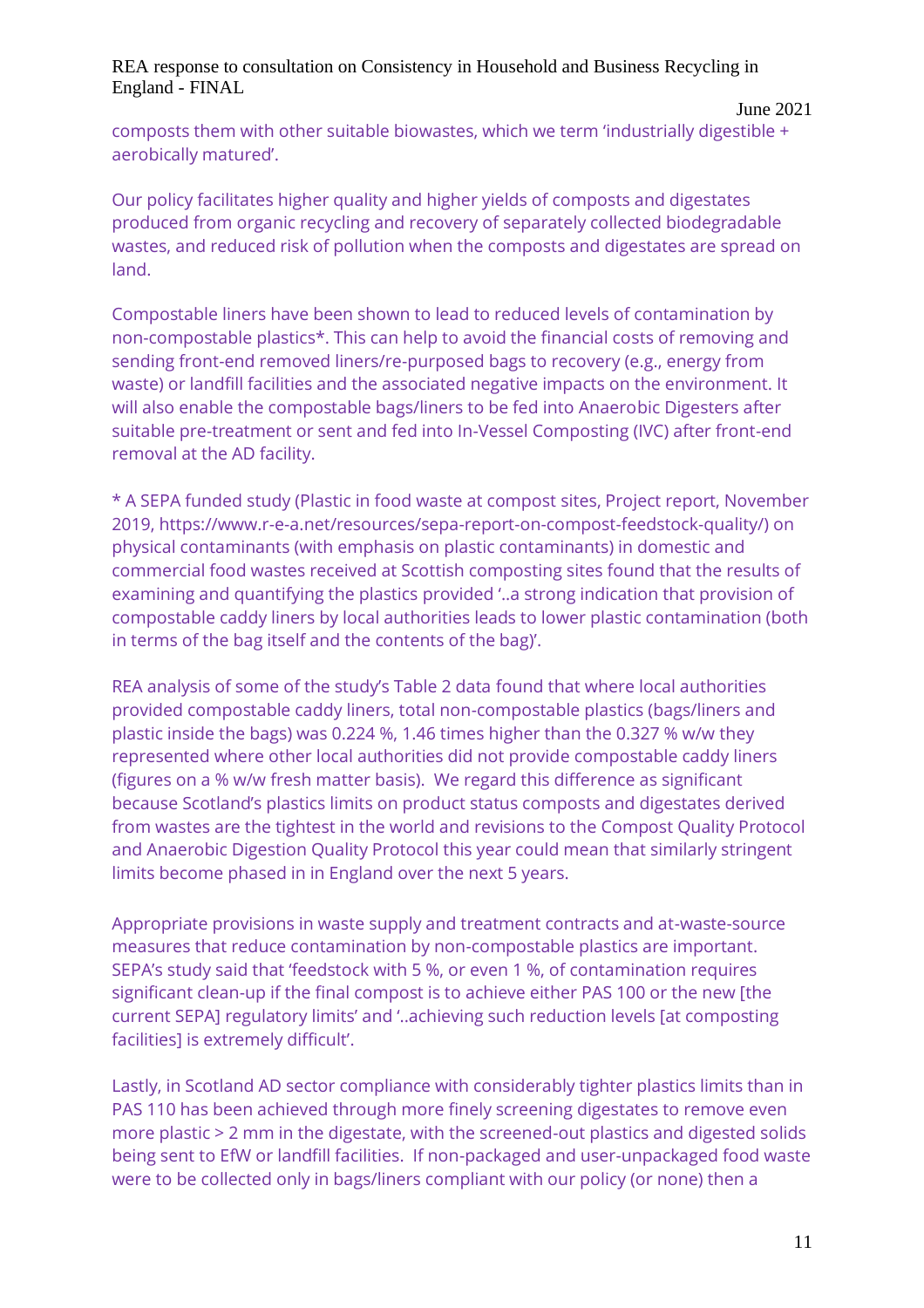June 2021

higher percentage of the organic matter and nutrients locked into the organic matter in the food waste could reach soils, via higher marketable yields of digestates and composts (the latter where the AD operator front-end removes compostable bags/liners and sends them to IVC).

# Proposal 6 – Biodegradable and compostable plastics packaging materials.

We propose to provide further guidance to local authorities and other waste collectors on the collection and disposal of compostable and biodegradable materials in kerbside waste streams.

#### **Q17. Do you have any comments on how the collection and disposal of compostable and biodegradable materials should be treated under recycling consistency reforms? For example, this could include examples of what should be provided in guidance on the collection and disposal of these materials.**

Government should redesign the EPR and waste collection consistency rules and systems so they support the co-collection of independently certified industrially compostable PACKAGING (in well-targeted applications where alternatives are unrecyclable because of their small size and/or are likely to have food/drink/cooking oil residues on them, e.g. ready-meal trays with baked on food after use and fruit & veg stickers) with non-packaged and user-unpackaged food wastes arising at household and many commercial, business and public sector organisation sources.

Our view is the same for well-targeted, independently certified industrially compostable NON-PACKAGING items, such as the co-disposal of compostable tea bags with spent tea into food waste bins; this is a notable opportunity to reduce the non-compostable plastics in food wastes and residues of them which may contribute to microplastics content in food-waste derived composts and digestates.

The closed loop, business to business collection of independently certified, compostable packaging (e.g. cups and lids) and non-packaging items (e.g. straws) used in food service contexts where there are no washing facilities or insufficient capacity of washing facilities for re-usable food service ware (e.g. ceramic crockery) should also be supported; examples are festivals, street markets and some sports stadia and events spaces, where dedicated bins are provided for food waste and used compostable food service packaging and non-packaging items.

If WRAP's guidance on considerations for compostable plastic packaging (which discusses key potential applications for these materials, see https://wrap.org.uk/resources/guide/compostable-plastic-packaging-guidance) continues to be the key guidance that UK plastic packaging and non-packaging item stakeholders use in future, it should be reviewed and updated more frequently, at least in the short term. Currently, the range of compostable item formats placed on the market in the UK is far greater than is currently recommended in WRAP's guidance and we believe it is currently too narrow. Organisations such as the Ellen MacArthur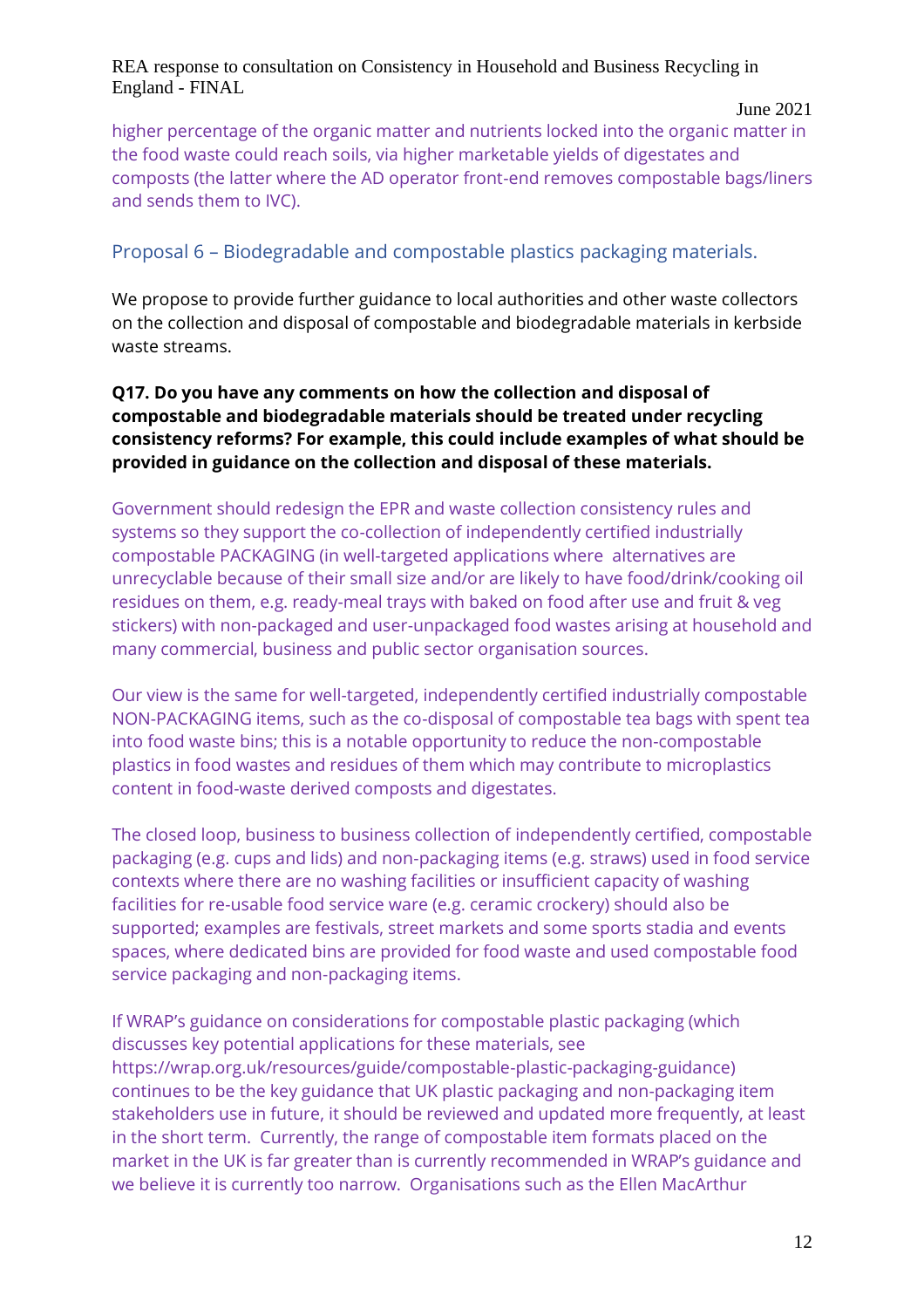Foundation and 'A Plastic Planet' have recently been working on Green and Red lists for compostable item applications. Defra and WRAP should consider these in the UK context and work with stakeholders to provide updated guidance.

England's, Wales's and Northern Ireland's commercial scale composters and AD operators who treat food wastes and food waste co-collected with plant wastes will soon experience significant drivers for change. Where they do not already do so, in England permits to operate will, by 2022 at the latest, require treatment facilities to take all reasonable steps to reduce concentrations of contaminants to As Low As Reasonably Practicable (ALARP). New Environment Agency Standard Rule Permits to be issued in 2021, and bespoke permits when updated, will include limits on contaminants in biodegradable wastes delivered for composting or anaerobic digestion. Noncompostable plastics in wastes delivered and wastes prepared for the biological treatment phase(s) will continue to count as contaminants. This, together with imminent revision of the Compost Quality Protocol and AD Quality Protocol and the anticipated tightening of limits on any kinds of plastics > 2 mm in composts and digestates, means that changes are needed to the ways in which food and plant wastes are collected. Levels of contamination by non-compostable plastics must be reduced to ALARP; this means significant reductions in contamination by non-compostable plastics, considering levels that have been visually estimated by operators or reported as findings from R&D projects.

We also ask Defra and the Environment Agency to talk with us about on-going use of the APHA, EA, SEPA and REA agreement published at [http://www.organics](http://www.organics-recycling.org.uk/page.php?article=3466)[recycling.org.uk/page.php?article=3466.](http://www.organics-recycling.org.uk/page.php?article=3466) It enables specified independently certified industrially compostable packaging and non-packaging item formats to be composted in facilities that do not have APHA approval under Animal By-Products Regulations (e.g. open-air, turned windrow composting), where only milk and cream fit for human consumption have been in contact with the above material as part of the drink contents. To date, this agreement has been used in business-to-business, closed loop arrangements, allowing used, compliant compostable items to be composted at facilities nearer to where those wastes arise. We do not support the directing of other most other compostable item formats towards non-ABPR composting facilities, even where they have no milk or cream residues on them; compostable plant pots are amongst the few compostable items formats that make sense to be discarded into garden waste bins and supplied through to non-ABPR composting facilities to be biodegraded. The issue of updating guidance on suitable compostable item formats and their intended disposal and waste management routes needs further attention and we would be pleased to work with Defra and WRAP on this topic.

The creation and dissemination of guidance on pre-treatment and biodegradation of compostable items at AD facilities, taking account of the UK AD facility landscape is a further topic where Defra's support could help advance more sustainable and circular management of food wastes and compostable items.

#### **Labelling of compostable items**

June 2021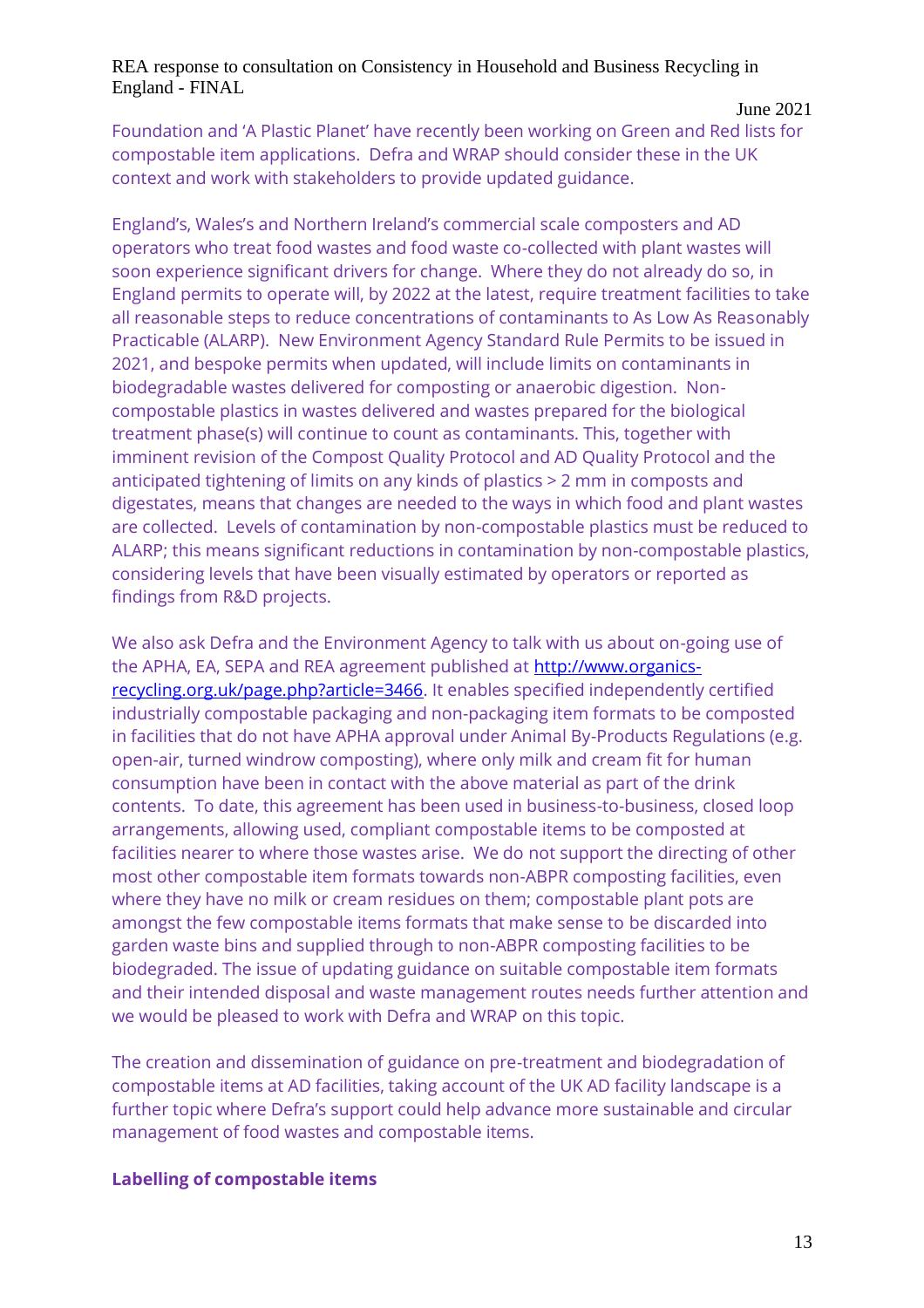#### June 2021

A project between Renewable Energy Assurance Ltd and the On-Pack Recycling Label Ltd will aim to develop and drive more uniform labelling of independently certified, industrially compostable plastics and packaging. These and other stakeholders are engaging with University College London Plastic Waste Innovation Hub's current R&D project on 'Compostable plastics: unlocking barriers to systems change' which includes a workstream on how compostables labelling could be optimised for maximum efficacy in driving compostable items into food waste bins after their use, e.g. a 'Recycle with food waste' and an alternative 'Biorecycle with food waste' call to action, for inclusion in item labelling, is likely to be evaluated for its effects on bin user behaviour. Findings from these projects should be reviewed by Defra and other key stakeholders in terms of recommendations that should become supported in policy and industry practices.

# **Keeping oxo-degradable plastics out of food and plant waste streams**

Standards relevant to oxo-degradable plastics (including PAS 9017) do not include pass/fail criteria for determining their suitability in any scale of composting system or type of AD system and to the best of our knowledge, such plastics have not complied with the standards the organics recycling sector accepts for compostable packaging and plastics (currently EN 13432, EN 14995 and ASTM D6400 in a composting context [Compost Quality Protocol] and EN 13432, DIN V 54900 and ASTM D6400 in an AD context [AD Quality Protocol]). We anticipate and support bans on the use of oxodegradable plastics in the countries of the UK in the near future.

In the event they are not banned before implementation of the reformed EPR and waste collection consistency systems: we suggest that during any period when they remain on the market after the new systems begin to be implemented, that rules and guidance ensure they are not co-collected with separately collected food and plant wastes (not in any product format), are not used as liners for kitchen caddies or food waste bins and that oxo-degradable plastic bags are not re-purposed for final use as a kitchen caddy or food waste bin liner.

We would be pleased to provide to Defra, on request, information that would help to define and identify oxo-degradable plastics.

#### **Q18. Do you agree or disagree that anaerobic digestion plants treating food waste should be required to include a composting phase in the treatment process?**

- Agree
- Disagree
- Not sure / don't have an opinion / not applicable

Please provide any evidence where possible and explain any advantages and disadvantages.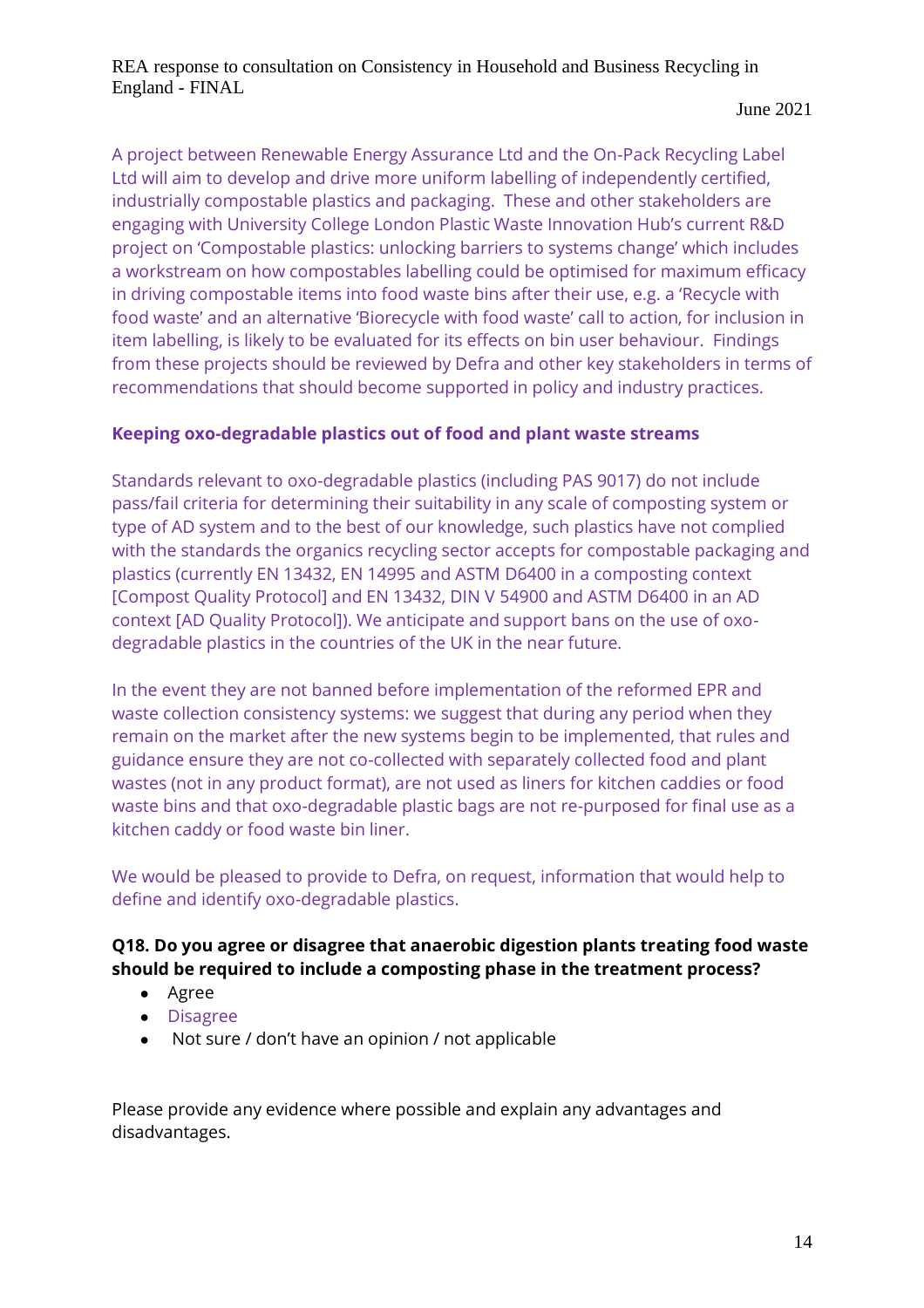#### June 2021

It is important to be clear about what is meant by a composting phase and what is the Government rationale for including this requirement. Whole digestate cannot be composted without at least dewatering in the first instance and only the fibre fraction would be suitable for composting.

There are number of barriers for existing AD plants to include a composting phase on the same site including: planning and permitting constraints; lack of suitable space; need for additional infrastructure (a short- to medium-term issue); changes to the emissions from the facility and the resulting on-site infrastructure requirements and impact on local environment; and investment (the next revision of the Green Gas Support Scheme could address investment issues) etc. It is important that the current portfolio of sites is not undermined.

There are potentially benefits of including a composting phase in the treatment process for solid digestate derived from food waste treated through AD. These include facilitating the processing of compostable packaging and non-packaging products and further treatment of digestate to aid with storage and spreading of the final product, helping minimise emissions and maximise the value.

It should be noted that composting is not the only option for further treatment of the digestate; aerobic maturation of fibre digestate is already an allowed and used option by some existing AD operators, and there are other technologies that further process or enhance digestate to enable recovery of the nutrients without the need for storage of large volumes of whole liquid digestate. It is important that innovation is not stifled, and policy is flexible to accommodate commercially ready new technologies, others that are near-to-market and, in due course, others currently at earlier stages of development.

There are also other pre-treatment technologies available that facilitate the processing of compostable materials at AD sites. One example of this is autoclave technology. AeroThermal Ltd is a company who make autoclave pre-treatment technology, which is in use at an AD plant in the UK. Autoclave technology is in widespread use in Italy, where food waste is co-collected with compostable packaging and in compostable bags/liners. A recent trial by AeroThermal (sent to Defra separately by REA) found that after autoclaving, mixed Vegware compostable food packaging materials had a biomethane potential (BMP) value of 375  $\text{m}^3$  CH<sub>4</sub>/ton VS. They go on to report 'this indicates that processing one ton of the Vegware products using AeroThermal Thermo-Pressure Hydrolysis (TPH) pre-treatment and AD technology could potentially produce about 329  $m<sup>3</sup>$  of bio-methane.' We acknowledge that this technology will not be appropriate or viable at all existing facilities.

As previously mentioned, some of our IVC members have said that their sites will have to close in 4 years if this policy is implemented as proposed. It is likely that in excess of one million tonnes of treatment capacity will be rendered redundant due to a lack of feedstock and with it millions of investment, future income, assets and jobs will be lost. This will have an impact on those AD operators whose facilities are not suitably designed or do not become suitably equipped for feeding in compostable liners or re-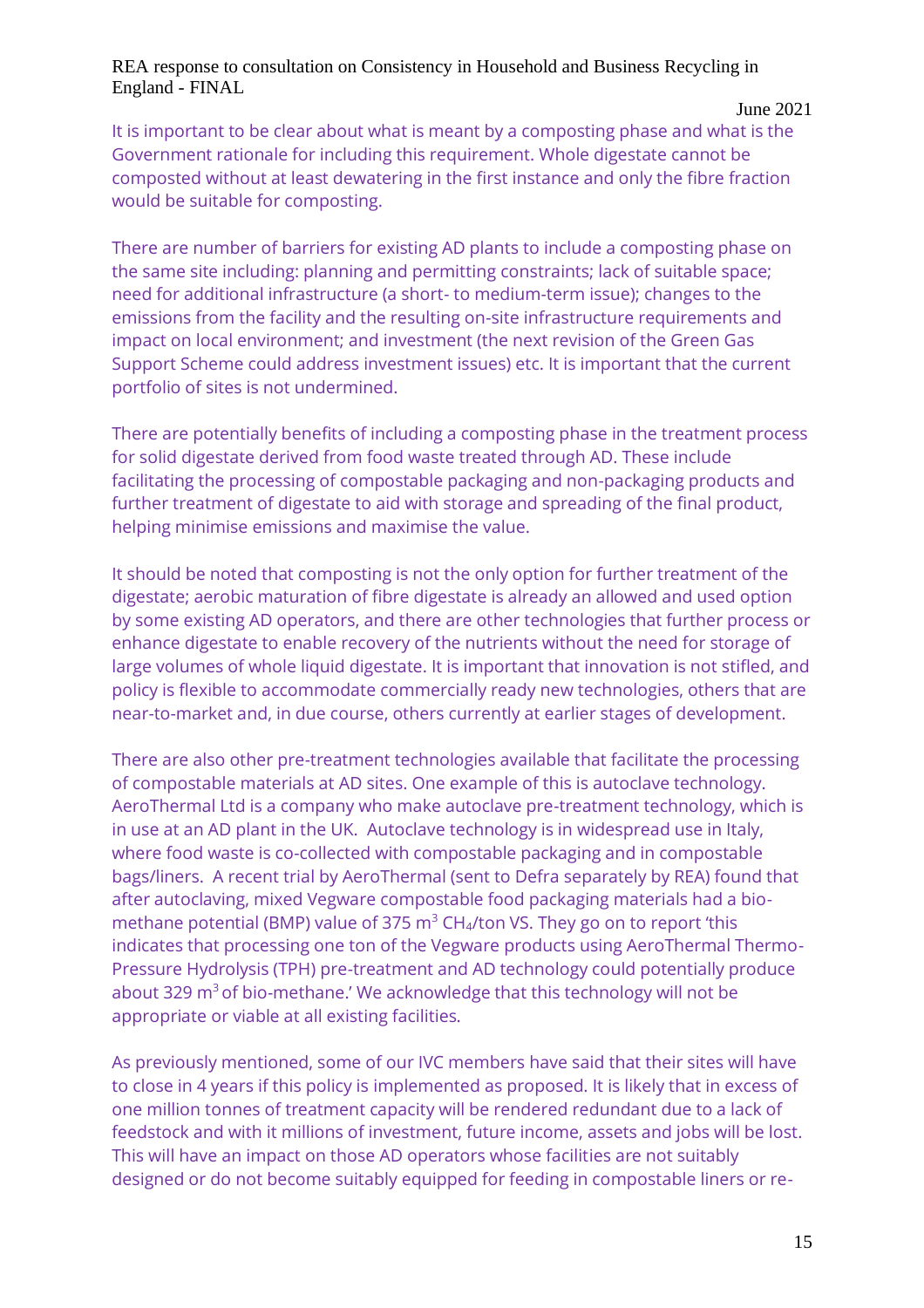#### June 2021

purposed bags, who will not be able to send their front-end removed liners / bags of these types to IVC to be biodegraded if anchor contracts for co-mingled materials are withdrawn from IVC operators.

# Proposal 7 – Definition of garden waste

We propose that the following should be included in the description of garden waste included in regulations.

Unwanted organic material arising from a garden, including:

- Grass cuttings
- Garden weeds
- Plants and flowers
- Hedge Clippings
- Leaves
- Twigs and small branches

This excludes:

- Waste products of animal origin
- Bulky waste (including but not limited to garden furniture and fencing)
- Plant pots
- Garden tools or other gardening equipment
- Soil, stone, gravel or bricks

# **Q19. Do you agree or disagree with the materials in and excluded from this description of garden waste?**

Disagree

If you disagree, please provide the reason for your response and specify which materials should be included or excluded in this definition.

The definition of garden waste materials in list covers most of the wastes usually produced and accepted at composting sites. We suggest adding 'prunings' to the acceptable materials list.

Plastic must be included in the excluded list. Plastic is the single biggest contaminant at composting sites so we need to explicitly say plastic must be excluded. We also recommend that glass is specifically excluded.

Independently certified compostable plant pots are acceptable, so this distinction needs to be made.

There are a number of noxious weeds that are not recommended for composting. A noxious weed is 'a plant species that has been designated as one that is injurious to agricultural and/or horticultural crops, natural habitats and/or ecosystems, and/or humans or livestock'. Noxious weeds include poisonous weeds and invasive, non-native weeds. The list of exclusions should include reference to weed species not suitable for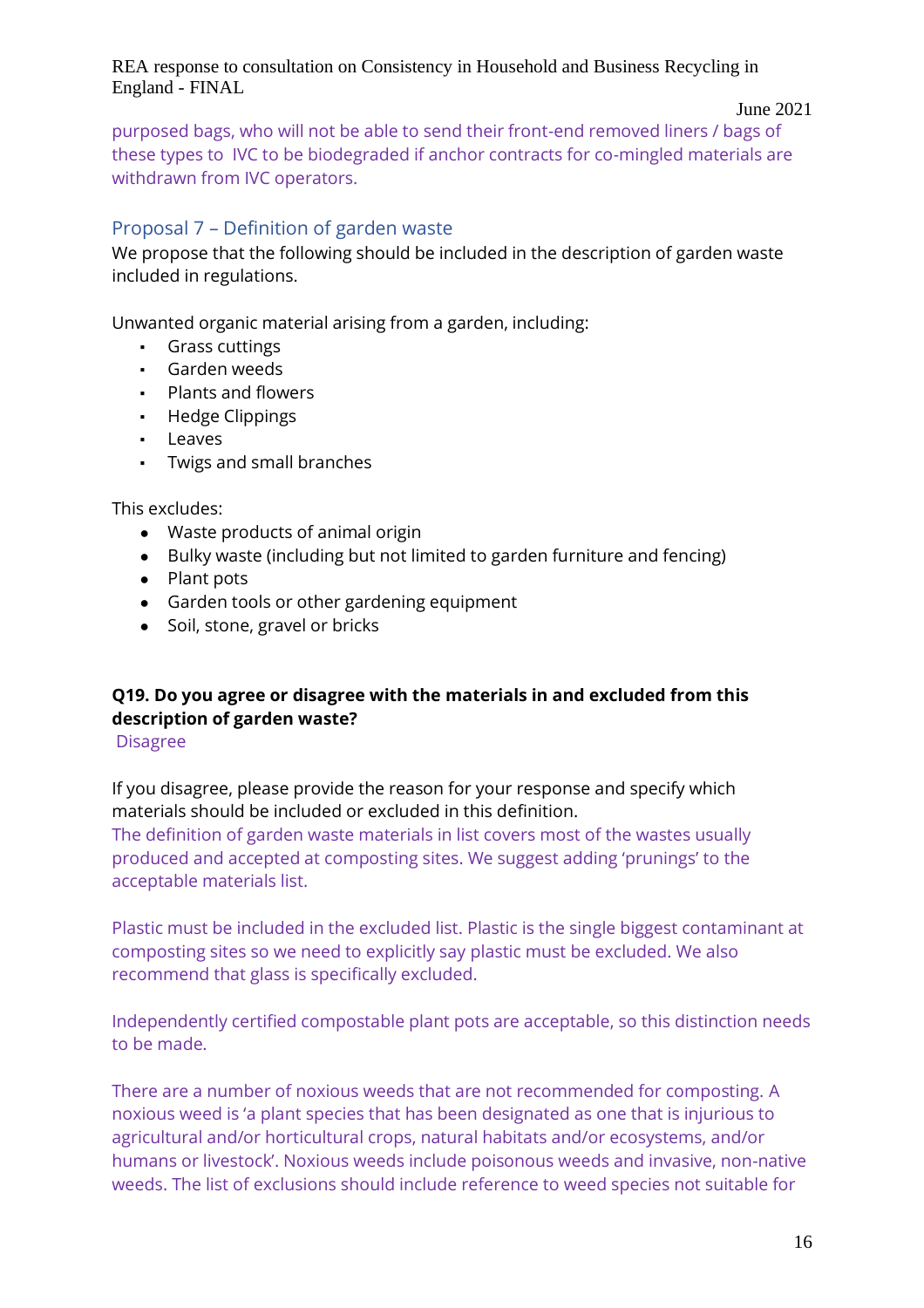June 2021

composting. The Compost Certification Scheme have guidance on this. [https://www.qualitycompost.org.uk/upload/files/f43\\_31\\_ORG\\_information\\_sheet\\_on\\_co](https://www.qualitycompost.org.uk/upload/files/f43_31_ORG_information_sheet_on_composting_noxious_weeds.pdf) [mposting\\_noxious\\_weeds.pdf](https://www.qualitycompost.org.uk/upload/files/f43_31_ORG_information_sheet_on_composting_noxious_weeds.pdf)

# Proposal 8 – Increasing recycling of garden waste from households

In response to the first consultation, there was mixed support that, if a free minimum collection service for garden waste is introduced for households with a garden, this should be a minimum fortnightly collection service, equivalent to a maximum capacity of 240-litre (either bin or sacks) and local authorities would be able to charge for more frequent collections and/or additional capacity. We are seeking further views on the updated costs and carbon benefits of this proposal as detailed in the table below, subject to securing funding for the policy.

Please note that any new additional burdens to local authorities incurred through this policy would be covered by Government.

| <b>Costs</b>                                                                                                                                                                                                                                                                        | <b>Benefits</b>                                                                                                                                                             |
|-------------------------------------------------------------------------------------------------------------------------------------------------------------------------------------------------------------------------------------------------------------------------------------|-----------------------------------------------------------------------------------------------------------------------------------------------------------------------------|
| Increase in waste management costs of<br>$E2,222$ m over the total appraisal period<br>(i.e., mainly driven by lost revenue from<br>garden waste charging; some of which is<br>partly offset by some savings from residual 25% increase of garden waste tonnage<br>waste treatment) | Average carbon savings of 793 kT CO2e per<br>annum (traded, 84kT CO2e, non-traded,<br>709 kT CO2e respectively.<br>collected for recycling, shifted from<br>residual waste. |
|                                                                                                                                                                                                                                                                                     | Societal savings from not paying for garden<br>waste services, totalling £2,514m.                                                                                           |

*Table A: The estimated costs and benefits of a free minimum collection service for garden waste as set out in the impact assessment.* 

*Note, the appraisal period is between the 2023/24 and 2035/36 financial years. These costs and benefits compare a scenario where all local authorities charge with a free minimum collection service. All costs and benefits are discounted (please see glossary).* 

**Q20. Given the above costs, recycling benefits and carbon emissions reductions, do you agree or disagree that local authorities should be required to introduce a free minimum standard garden waste collection (240 litre containers, fortnightly collection frequency and throughout the growing season), if this is fully funded by Government, and if authorities remain free to charge for more frequent collections and/or additional capacity?** 

- Agree
- Disagree
- Not sure / don't have an opinion / not applicable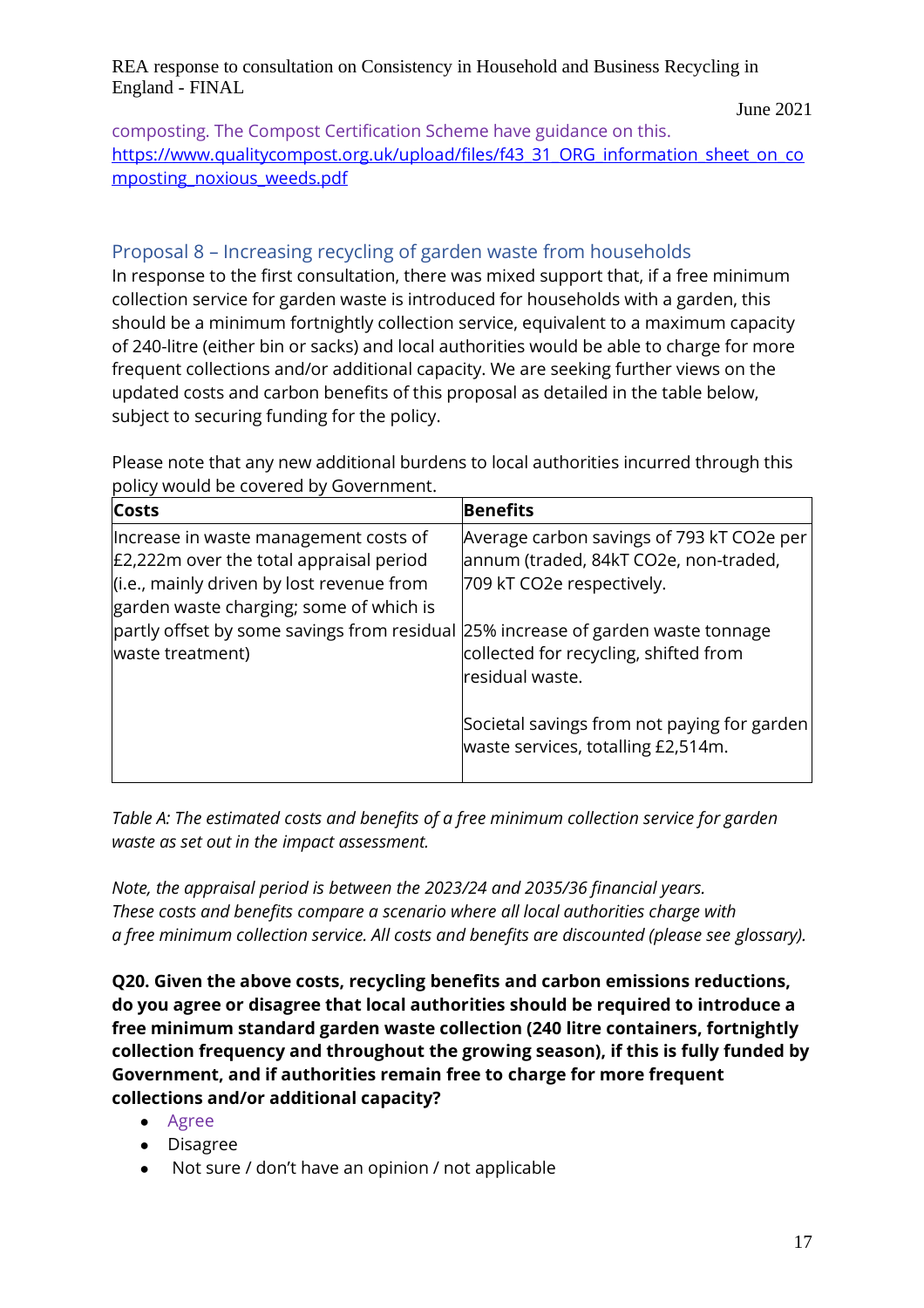June 2021

Please provide any comments or evidence on the costs and benefits presented above.

Whilst there were differing views on the provision of free garden waste collections from our members, the majority support the requirement for all properties with a garden. This will drive organic material from the residual bin and allow it to be composted, improving recycling rates.

There has been some feedback that Local Authorities who have moved from free garden waste collections to a paid for services has resulted in lower levels of contamination received at composting facilities. However, it has also usually resulted in a decrease in the tonnage of material received and reduction in revenue (although in some cases this has also led to reduced costs in removal and disposal of contamination).

There are a number of actions underway to improve the quality of material received at sites. These include the Environment Agency revision of Permits to limit the percentage of contamination that plants are able to accept in incoming feedstock and the forthcoming revision to the Quality Protocols which is highly likely to result in a lower limit for plastic contamination in compost (& digestate) to meet the End of Waste requirements. These actions, along with Government funding for education and communications will improve the quality of materials received at site.

There must be statutory guidance on the quality of garden waste materials collected and Local Authorities must have to meet the requirements and report on the levels of contamination. The level of contamination acceptable must be aligned with the Environment Agency's quality requirements for feedstocks (0.5% contamination for garden waste accepted for composting under a standard rules permit). Too many contracts specific 5% contamination as acceptable, whereas composting sites have to comply with the forthcoming permit limits for feedstocks and a physical contamination limit in compost of 0.25% in the finished product if certified to PAS100 (and this is likely to be tightened under the Quality Protocol revision). The best way of dealing with contamination is to remove it from the front end of the process.

The provision of free garden waste collections will increase the tonnage of material received at composting sites, reduce the amount of garden waste that is likely to end up in the residual bin (and the negative environmental impact of its disposal) and maximise recycling rates. Effective communication is the key to success.

#### **Proposal 9**

We are seeking views on options, either alongside or instead of a free, minimum collection service for garden waste, and the extent to which they would achieve the aim of increasing the recycling of garden waste and decreasing the quantity of garden waste in residual waste streams.

**Q21. How likely are the following options to support the above policy aims?**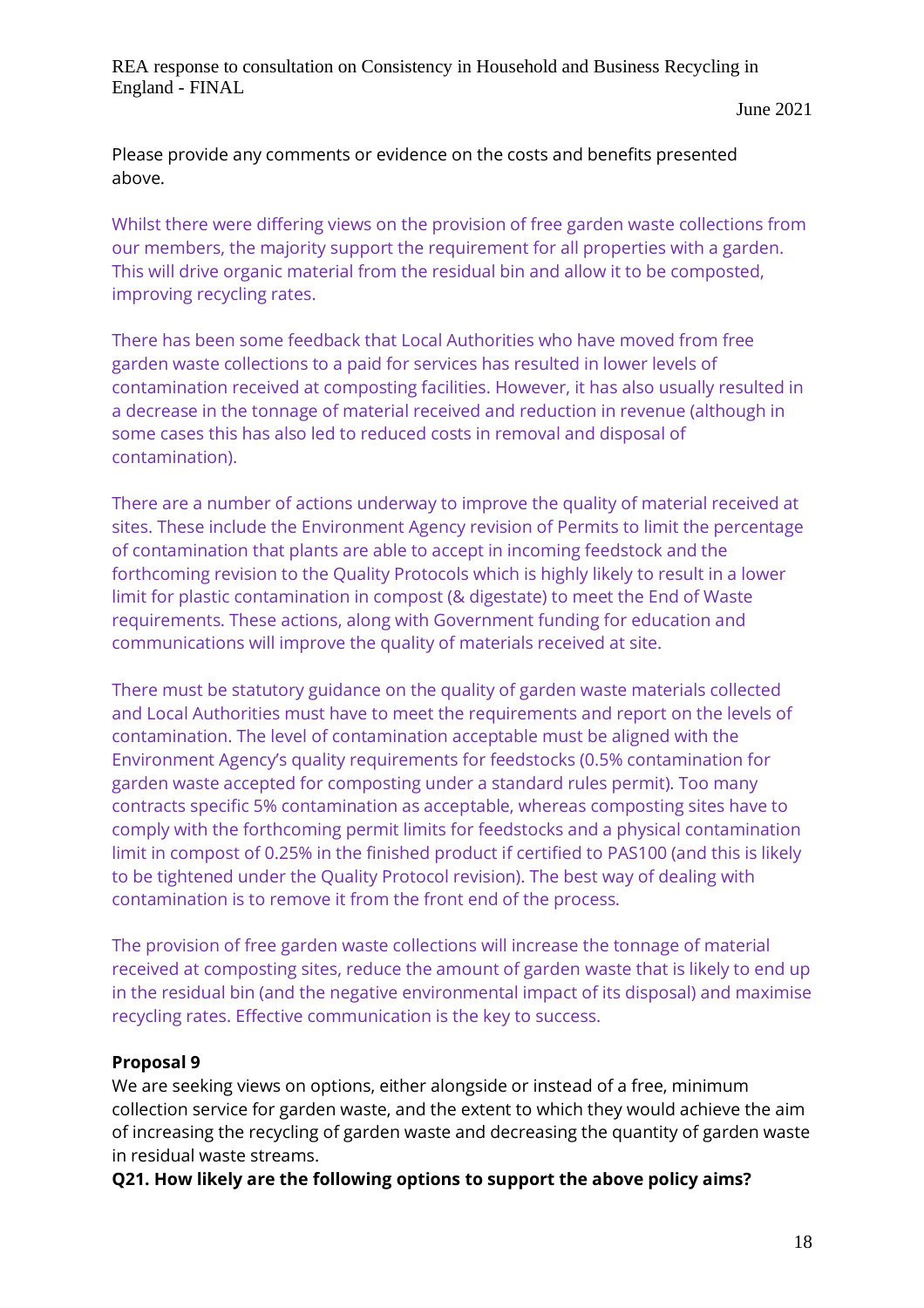June 2021

|                                                                                    | Very likely  | Likely                     | Unlikely |
|------------------------------------------------------------------------------------|--------------|----------------------------|----------|
| Provide updated<br>guidance on<br>reasonable charges<br>for garden waste.          |              |                            |          |
| Issue clear<br>communications to<br>non-participating<br>households                | $\checkmark$ |                            |          |
| Support on<br>increasing home<br>composting (e.g.<br>subsidised bin<br>provision). |              | $\boldsymbol{\mathscr{S}}$ |          |

### **Q22. Do you have any further comments on the above options, or any other alternatives that could help to increase the recycling of garden waste and/or reduce the quantity of garden waste in the residual waste stream? Please provide supporting evidence where possible.**

Proper funding for effective education and communication is the single biggest factor that will increase the recycling of garden waste and improve the quality of materials collected. It is essential that this is delivered on an on-going basis and not just at the roll-out of service to ensure long-term awareness of the materials that are accepted. Provision of generic information to Local Authorities who can then adapt this to their circumstances has been successful for other waste streams through the WRAP Recycle now communication toolkit.

Communications for householders should go further than stating what materials are or not acceptable. They need to include details on what happens to the waste, how is it recycled and what it is used for, explaining that it is often part of the food chain. This helps to explain why the quality of material is important and why householders should care about what they put in the bin. Examples of effective communication on biowaste collections in Italy is where they run dedicated awareness campaigns which include: direct marketing (letters to all residents, posters, leaflets and bin stickers), direct contact with building managers and citizens, a smart phone app, public meetings, a customer contact centre and school educational projects with special materials for students. They share relatable information about how the residents' waste is processed and what the results are, for example:

- 130kg of food waste can produce enough biomethane for a 100km journey
- 1 tonnes of food waste can produce 200kg compost, 500 litres of clean water and 160m3 biogas which either produce 400kW electricity and 400kW heat or 90kg of biomethane (1,800 km) and 64kg of carbon dioxide.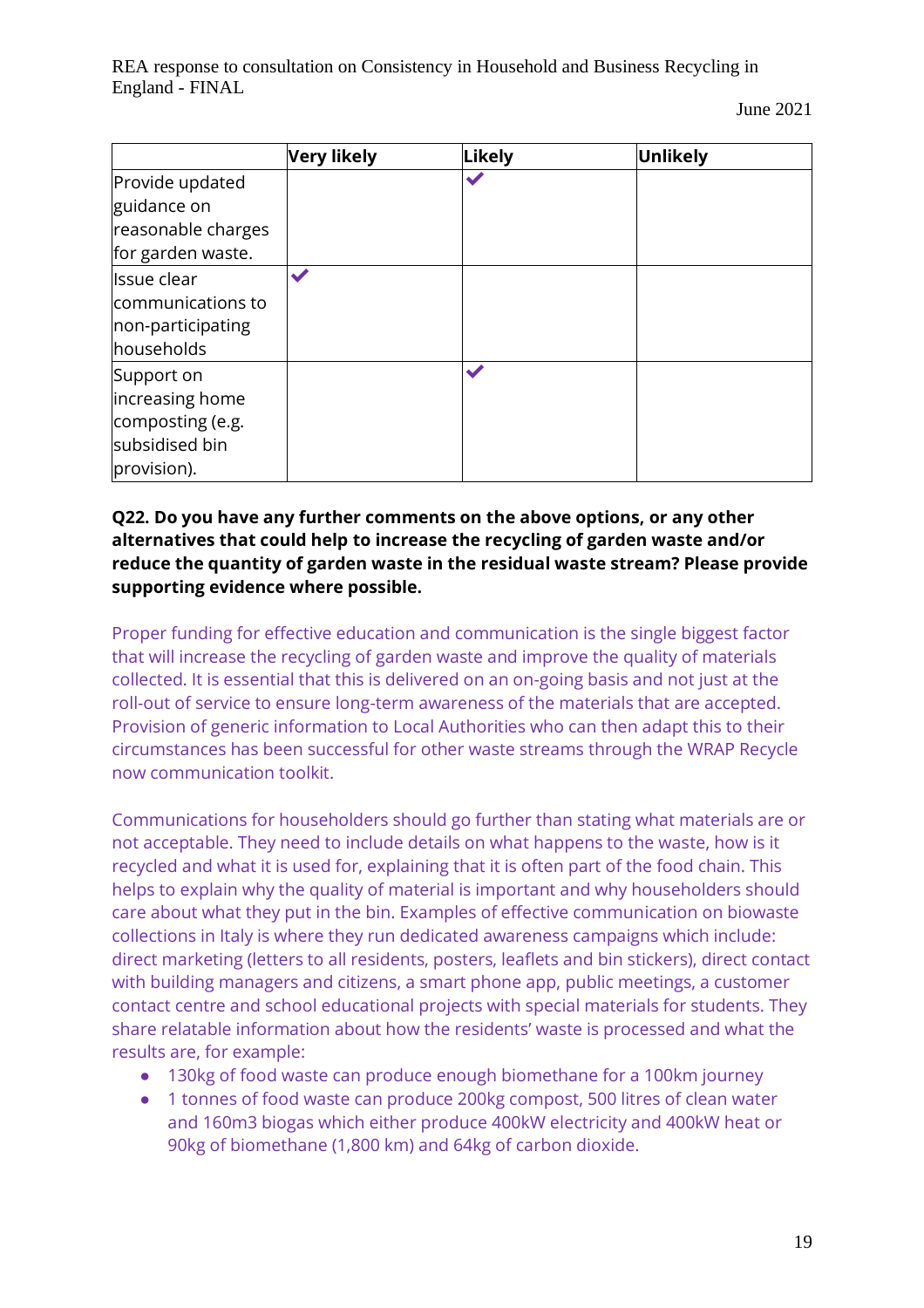● A family producing 550kg of organic waste can produce 100kg of compost and 45kg of biomethane, for a 900km family road trip.

Not all the above will be applicable in all circumstances but provision of information beyond 'what goes in the bin' helps to increase the overall education of why recycling is important and the environmental benefits that it brings. This results in lower contamination rates in feedstocks arriving at sites.

Training of the collection crews alongside the communication to householders has also show to be effective at managing contamination in garden waste bins. Where collection crews are lifting lids of bins to check contents and tagging and rejecting bins with obvious contamination this can assist with changing householder behaviour. Local Authorities must train their staff, allow them time to check bins and empower them to reject bins when contamination is observed.

Home composting is a great way of treating garden waste at the source, minimising the amount of material entering the waste management system and should be encouraged. Many keen gardeners will already home compost and provision of information on this may be beneficial for those people who are interested. Previous home composting schemes have had success in distributing free (or subsidised) composting bins, but it is unclear how many of these are in use long-term. Our experience is that householders who are keen on composting will do it regardless of support. However freely available information on how to compost at home would be beneficial. For many householders the provision of a free garden waste collection is likely to drive more garden waste out of the residual bin long term than the provision of a subsidised composting bin.

Proposal 11 - Conditions where an exception may apply, and two or more recyclable waste streams may be collected together from households

#### **Technically practicable**

By technically practicable we mean that the separate collection may be implemented through a system which has been technically developed and proven to function in practice.

#### **Q25. Do you have any views on the proposed definition for 'technically practicable'?**

To satisfy this requirement, an option would need to be undeliverable. Any source segregated approach could be technically practicable at a cost, and so the TEEP test needs to be a balance of all three criteria.

Suggested insertion: "Or that alternatives can provide comparable performance". This insertion would mean that a technically practicable alternative could be considered in situations where the policy proposal is comparable, not undeliverable.

June 2021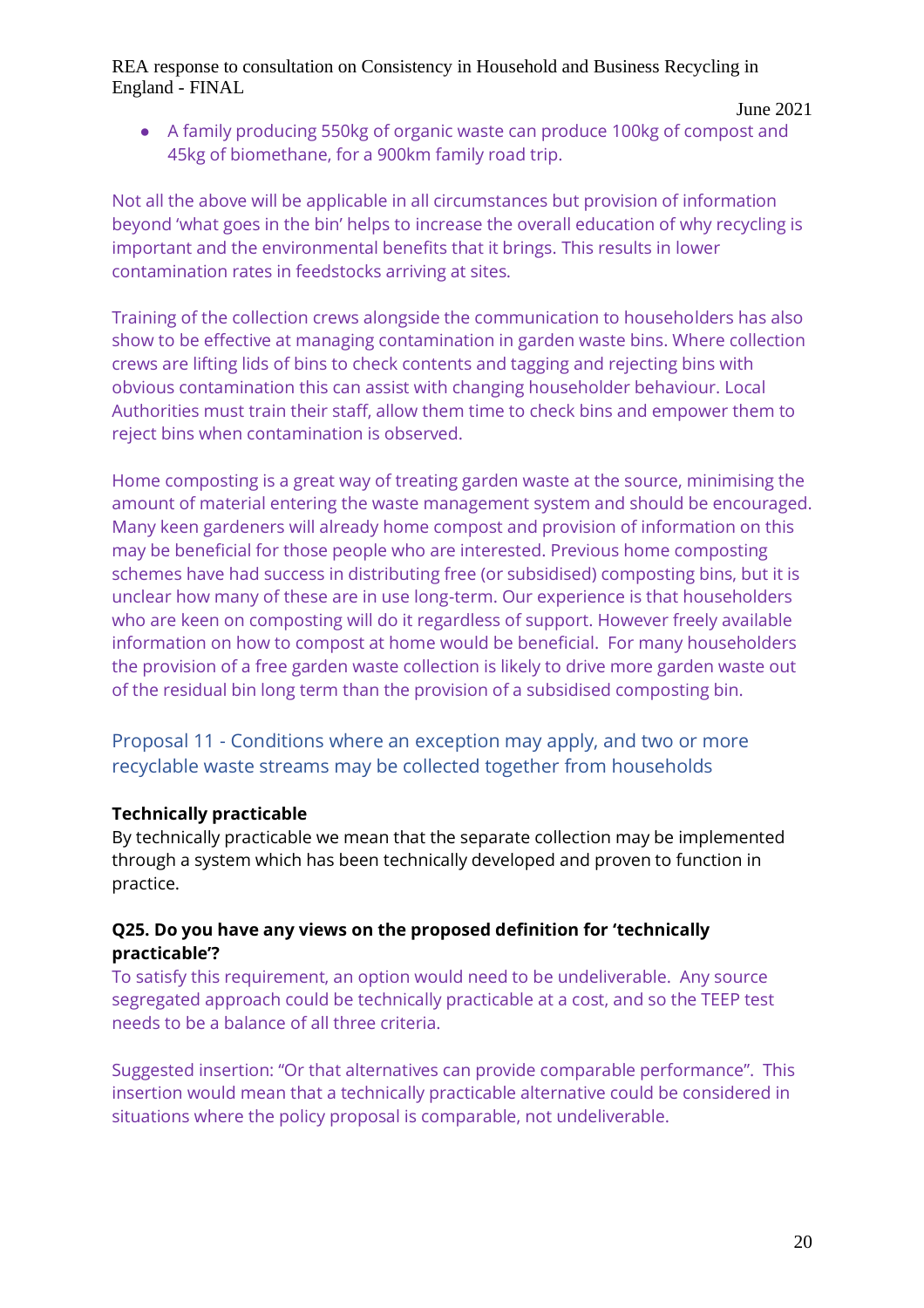In order to make the case that separate collection is not technically practicable, local authorities will need to demonstrate that their local circumstances mean that it is not practicable to have separate collection of the recyclable waste streams. Examples of this could include, but are not limited to:

- Type of housing stock and accessibility e.g. flats, houses of multiple occupation, student accommodation, historic buildings, dwellings with communal recycling points
- Rurality and geography of property location
- Availability of suitable containers
- Storage of containers at properties
- Storage in existing waste transfer infrastructure

#### **Q26. Do you agree or disagree that the proposed examples cover areas where it may not be 'technically practicable' to deliver separate collection?**  Agree

Disagree

Not sure / don't have an opinion / not applicable

If you disagree with any of the above, please provide the reason for your response and indicate which example you are referring to.

Local Authorities need the flexibility to look at their own circumstances and consider a wide variety of factors in making the decisions on collections. They should have the ability to assess their own service and undertake detailed analysis.

Availability of suitable containers is not a reason for a service not to be 'technically practicable', merely likely to result in a time delay to implementation.

Availability of local treatment infrastructure should be considered.

#### **Q27. What other examples of areas that are not 'technically practicable' should be considered in this proposal? Please be as specific as possible.**

The location of treatment facilities with spare capacity should also be a key consideration in 'technically practicable' as this will have a large influence on the need for intermediate transfer stations.

Other reasons could include:

- Examples of where capture rates are comparable.
- High levels of resident participation and set out rate for alternative services
- Material streams that have large quantities of compostable packaging which cannot be dealt with through certain treatment facilities.
- Proximity principle for treatment capacity and market risk/exposure (e.g., north-west region)
- Lack of suitable collection vehicles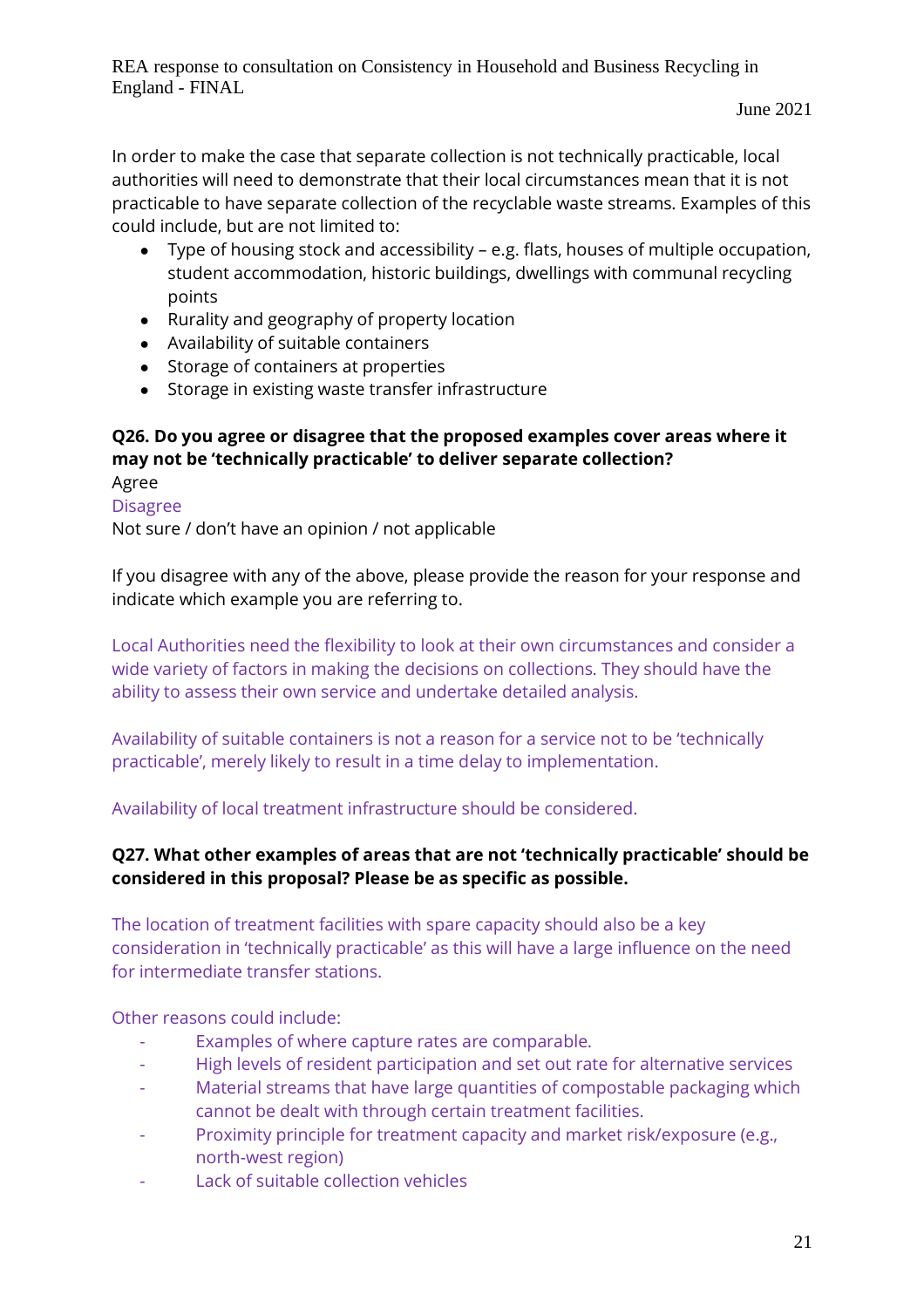# **Economically practicable**

In order make the case that separate collection is not economically practicable, local authorities will need to demonstrate that their specific financial costs (caused by their local circumstances) mean that it is significantly more expensive to have separate collection. Examples of this could include, but are not limited to:

- Type of housing stock and accessibility e.g. flats; houses of multiple occupation, student accommodation, historic buildings, dwellings with communal recycling points
- Rurality and geography of property location
- Available recycling and treatment infrastructure

# **Q28. Do you agree or disagree that the proposed examples cover areas that may not be 'economically practicable' to deliver separate collection?**

Agree Disagree Not sure / don't have an opinion / not applicable

If you disagree with any of the above, please provide the reason for your response and indicate which example you are referring to.

The policy proposals state that examples of TEEP circumstances will be provided in statutory guidance which will be developed. References are also made to a WRAP tool which is in revision. Without sight of this guidance and tools, industry cannot provide meaningful or substantive feedback on important matters such as what constitutes "significant cost" or "significant environmental benefit".

A full and robust cost assessment is required. Local Authorities should have the ability to take account of the various costs that could differ between authorities. The economic aspect of TEEP needs to be wide enough to allow a whole service assessment with any cost benefits netted off. Assumptions need to be robust used in economic modelling, particularly in respect of gate fee movements, which can change over time.

#### **Q29. What other examples of 'economically practicable' should be considered in this proposal? Please be as specific as possible.**

The "Best Value" obligation as defined in the Local Government Act 1999 should be recognised as an economic practicable reason in TEEP. It is important that a best value option is not discounted because another part of the public sector is underwriting the costs.

The cost of writing off redundant assets with a serviceable design life is not in the interests of the taxpayer. Cheshire East have a facility with a 22-year residual design life and decommissioning this facility in the next 4-10 years is unreasonable. These costs need to be considered in the economic assessment of TEEP.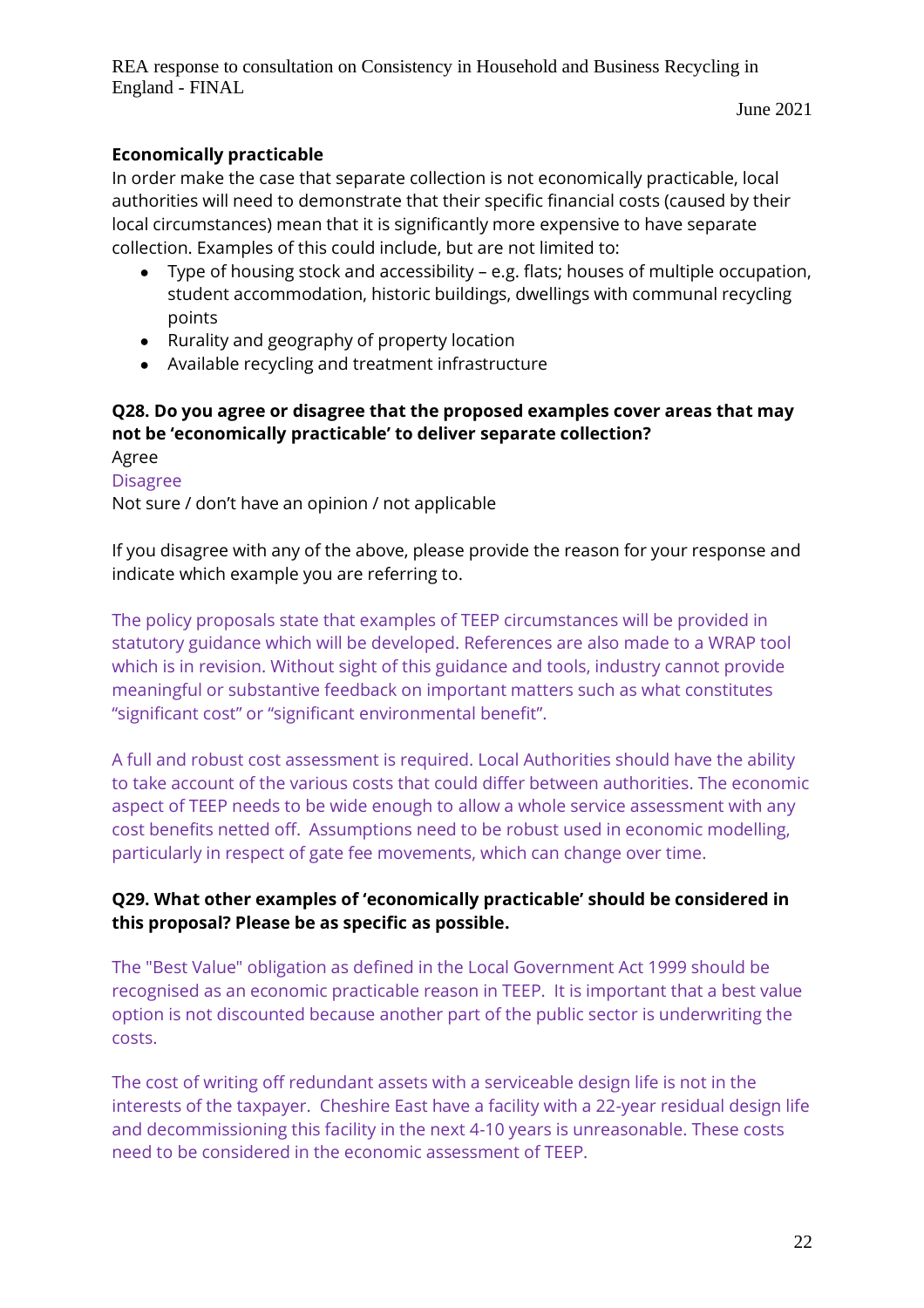#### June 2021

Costs associated with wilfully inducing a breach of contract (i.e., not just compensation costs) should also be considered.

Economically practicable refers to separate collection which does not cause excessive costs in comparison with the treatment of a non-separated waste stream, considering the added value of recovery and recycling and the principle of proportionality. If the additional cost of collecting a recyclable waste stream separately outweighs its value once collected it may not be economically practicable to collect a waste stream separately.

# **Q30. Do you have any views on what might constitute 'excessive costs' in terms of economic practicability?**

The Best Value obligations should be considered. The assessment of excessive cost could be looked at on a £/tonne recycled or a £/increase in recycling rate increase to help identify/test the definition of economically practicable. A cap and collar based on established local authority costs could be established as a guide to what constitutes excessive.

# **No significant environmental benefit**

In order to make the case that separate collection is of no significant environment benefit compared to the collection of recyclable waste streams together, local authorities will need to demonstrate that this is the case in their circumstances and that separate collection does not provide additional benefits over other systems. Local authorities should consider the overall impact of the management of the household waste stream throughout the system, from collection through to reprocessing. Examples of this could include, but are not limited to:

- Greenhouse gas emissions for examples from vehicles or Materials Facilities
- Lifts per vehicle and journey length
- Availability of recycling facilities
- Reject tonnages

# **Q31. Do you have any views on what should be considered 'significant,' in terms of cases where separate collection provides no significant environmental benefit over the collection of recyclable waste streams together?**

The potential for new innovative technologies needs to be acknowledged and there should be no policy barriers in place for the uptake of these. Defra have acknowledged that Dry AD has been overlooked. There are likely to be multiple benefits for cocollected food and garden wastes to be 'dry'-digested or managed in facilities that can separate the food waste and any liquid fraction of the garden waste and digest it (producing gas) and treat the remainder of the material through In-vessel Composting. The proposed format, template and standardised values for TEEP needs to fully reflect the scope and potential for these technologies (e.g., biomethane can be captured from garden waste as well as food wastes). The TEEP assessment approach must be wide enough to allow a full and proper comparison of all potential approaches, for all TEEP criteria not just environmental benefit.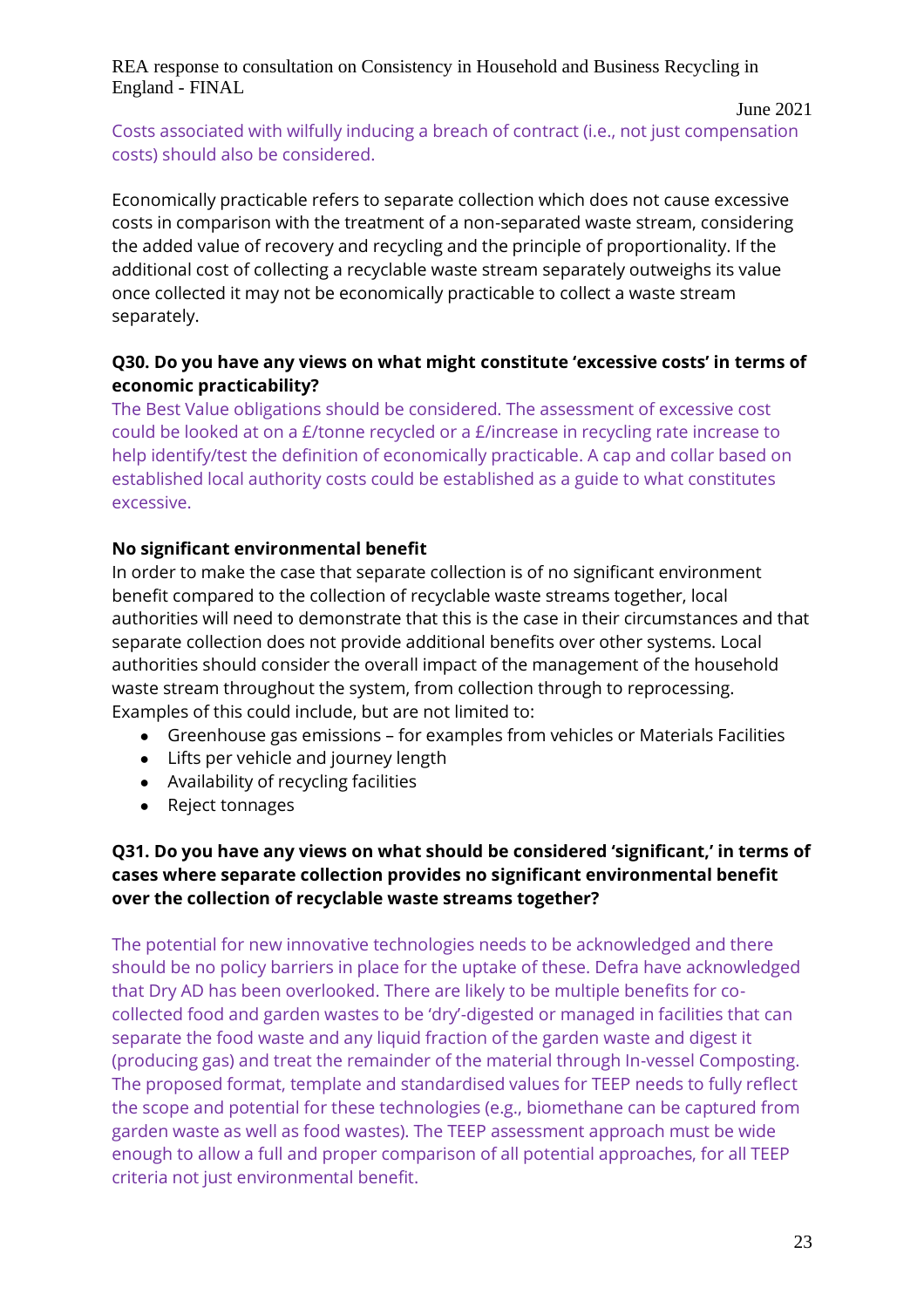June 2021

# **Q32. Do you agree or disagree that the proposed examples for 'no significant environmental benefit' are appropriate?**

- o Agree
- o Disagree
- o Not sure / don't have an opinion / not applicable

If you disagree with any of the above, please provide the reason for your response and indicate which example you are referring to.

#### **Q33. What other examples of 'no significant environmental benefit' should be included in this proposal? Please be as specific as possible.**

The environmental benefit assessment should include the full range of environmental indicators, not just carbon emissions. There must be clear recycling benefit and a demonstrated market for the outputs from the process. There is an oversight in the collections proposal that doesn't acknowledge the contribution to gas yield from garden waste.

# Proposal 12 – Compliance and enforcement

In circumstances where it is not technically or economically practicable, or where there is no significant environmental benefit to collecting two or more waste streams separately, obligated parties are required to complete a written assessment.

We want to avoid unnecessary burden on local authorities. We therefore propose that local authorities should only be required to complete a single written assessment for their service area, which will take account of the different exceptions, rather than multiple assessments for the same service area. It may be appropriate for a single assessment to be completed across more than one authority. For example, for two- tier authorities, partnerships, or authorities that share treatment infrastructure.

# **Q34. Do you agree or disagree that local authorities should only be required to submit a single written assessment for their service area?**

Agree Disagree Not sure / don't have an opinion / not applicable

If you disagree, please provide the reason for your response.

Local Authorities should provide the evidence base they require and not be limited in format or scope. This could include a quantitative model (financial or waste flow) and a qualitative written assessment.

#### **Q35. What other ways to reduce the burden on local authorities should we consider for the written assessment?**

An assessment of service is not a burden. It is the role of a local authority waste manager to develop and oversee efficient, well organised services that are appropriate to the local area.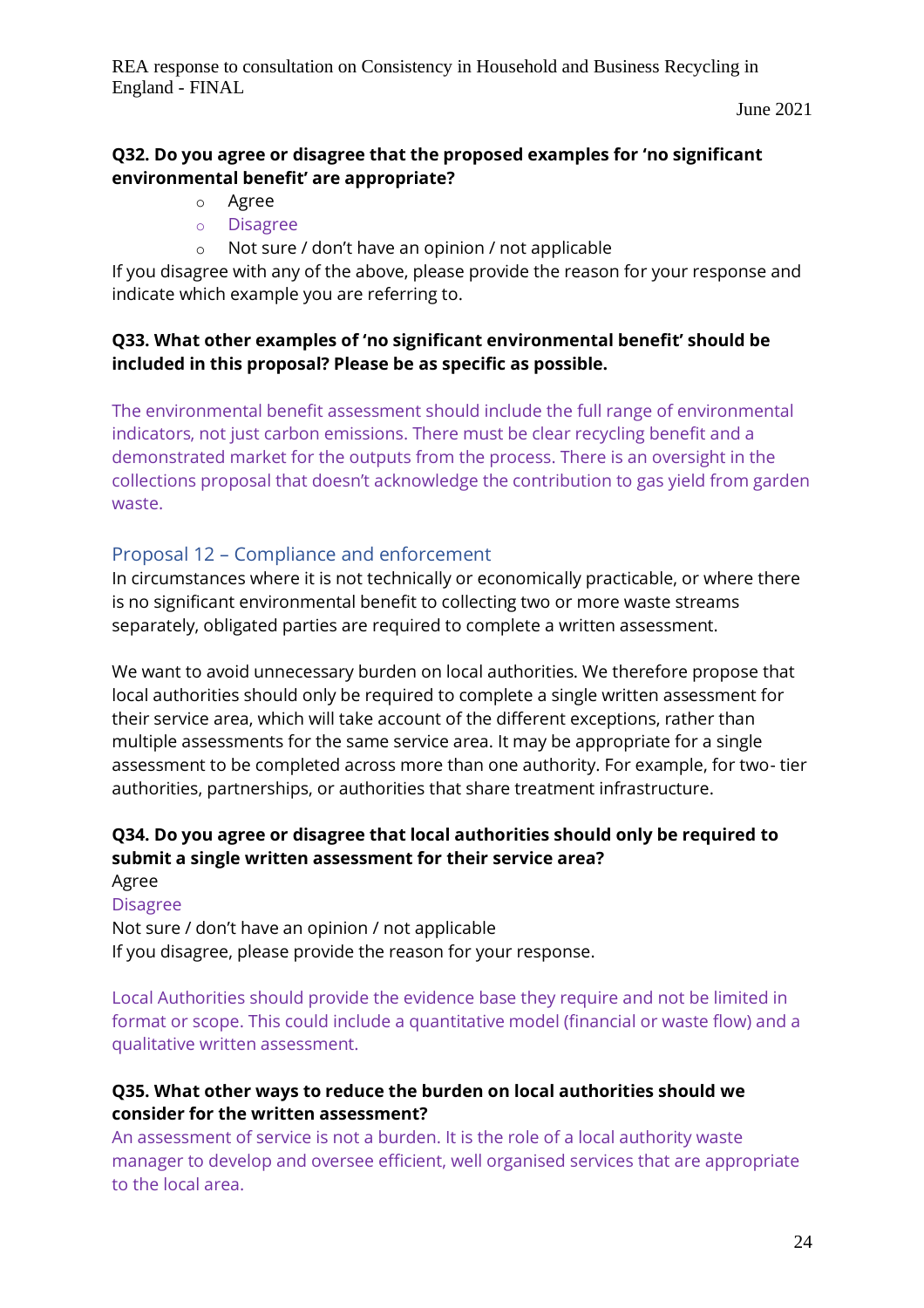### **Q36. What factors should be taken into consideration including in the written assessment? For example, different housing stock in a service area, costs of breaking existing contractual arrangements and/or access to treatment facilities.**

Local Authorities are best placed to understand their local area and circumstances and what factors need to be taken into account when assessing collections. Assessments should be robust, well justified and subject to the scrutiny of governance and appeals procedures operating within local authorities.

#### **Q37. Do you agree or disagree that reference to standard default values and data, which could be used to support a written assessment, would be useful?**  Agree

Disagree

Not sure / don't have an opinion / not applicable

If you disagree, please provide the reason for your response.

Insufficient detail is provided for substantive feedback in this consultation. There should be no 'one-size fits all' approach. Different Authorities will have different levels of data and different circumstances to which reference data may not apply. Local Authorities should be able to take account of standard data if it is appropriate to their circumstances but not be required to only use this when assessing TEEP. Default and reference values should be optional. Local authorities have first-hand service data which is more relevant than any reference values and there should be an option for departure from reference values where desired.

Robust, justified assumption should be used. Defra must consider all collection approaches and technologies in developing reference benchmarks which could be used.

#### **Q38. Do you agree or disagree that a template for a written assessment would be useful to include in guidance?**

- Agree
- Disagree
- Not sure / don't have an opinion / not applicable

If you disagree, please provide the reason for your response.

Templates and guidance are useful to assist Local Authorities, but these should remain as guidance and be non-statutory.

#### Proposal 16 – Recycling credits

**Q43. Do you agree or disagree that provision for exchange of recycling credits should not relate to packaging material subject to Extended Producer Responsibility payments?**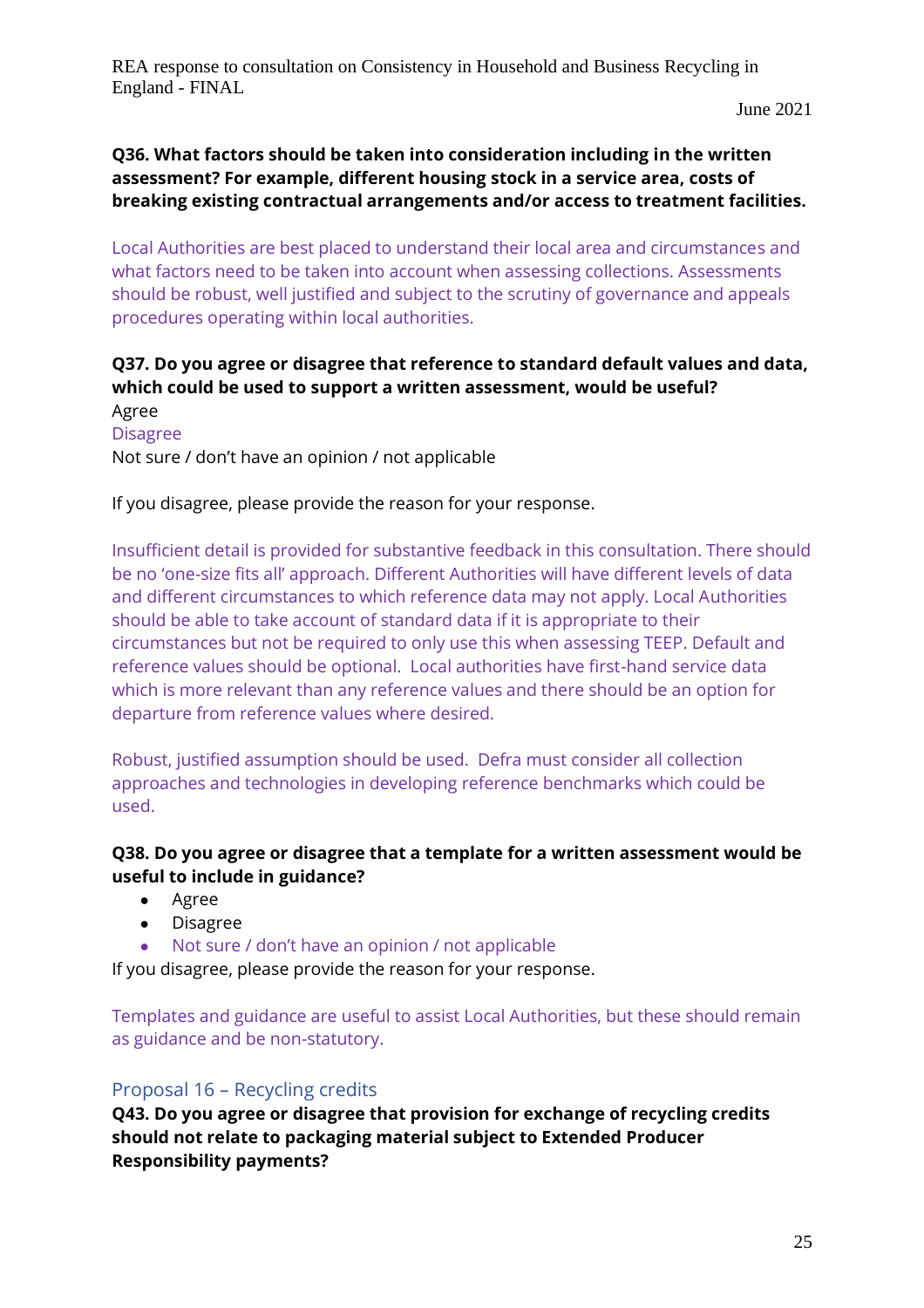June 2021

Agree Disagree Not sure / don't have an opinion / not applicable Please provide the reason for your response.

# Part 2 - Measures to improve the recycling of non-household municipal waste from businesses and non-domestic premises

# Proposal 19 – On-site food waste treatment technologies

Food waste that is not properly recycled or fully recovered on the site of production should be separately collected for recycling or recovery elsewhere**.** 

Food waste treatment technologies can be used to pre-treat waste prior to being separately collected for these purposes. Disposal of food waste by landfill or into the sewer system (even if pre-treated) should only be carried out as a last resort in accordance with the waste hierarchy.

Where food waste treatment technologies are used, they should be operated in line with relevant guidelines on environmental and wastewater management and should be compliant with Animal By-Product (ABP) regulations and other appropriate regulatory requirements.

#### **Q50. Do you agree or disagree with Proposal 19?**

Agree Disagree Not sure / don't have an opinion / not applicable

#### **Q51. Do you have any other comments on the use of these technologies and the impact on costs to businesses and recycling performance?**

The sale of new macerators should be banned to ensure that food waste does not end up in the sewer system. We are aware that many waste water treatment plants may be able to co-digestate food waste with sewage sludge, however this should be done in a visible manner, by the acceptance of food waste as an input, rather than allowing the food waste into the sewer system. This allows those waste water treatment plants who choose to accept food waste to deal with it effectively and those who would prefer not to accept food waste (or are unequipped to deal with it) to not have this material coming through the sewer system.

# Proposal 20 – Reducing barriers to recycling for non-household municipal waste producers

We propose to continue to support businesses and small and micro-firms (i.e. those employing fewer than 50 and 10 Full Time Equivalent employees respectively) to recycle and overcome any barriers associated with increasing recycling.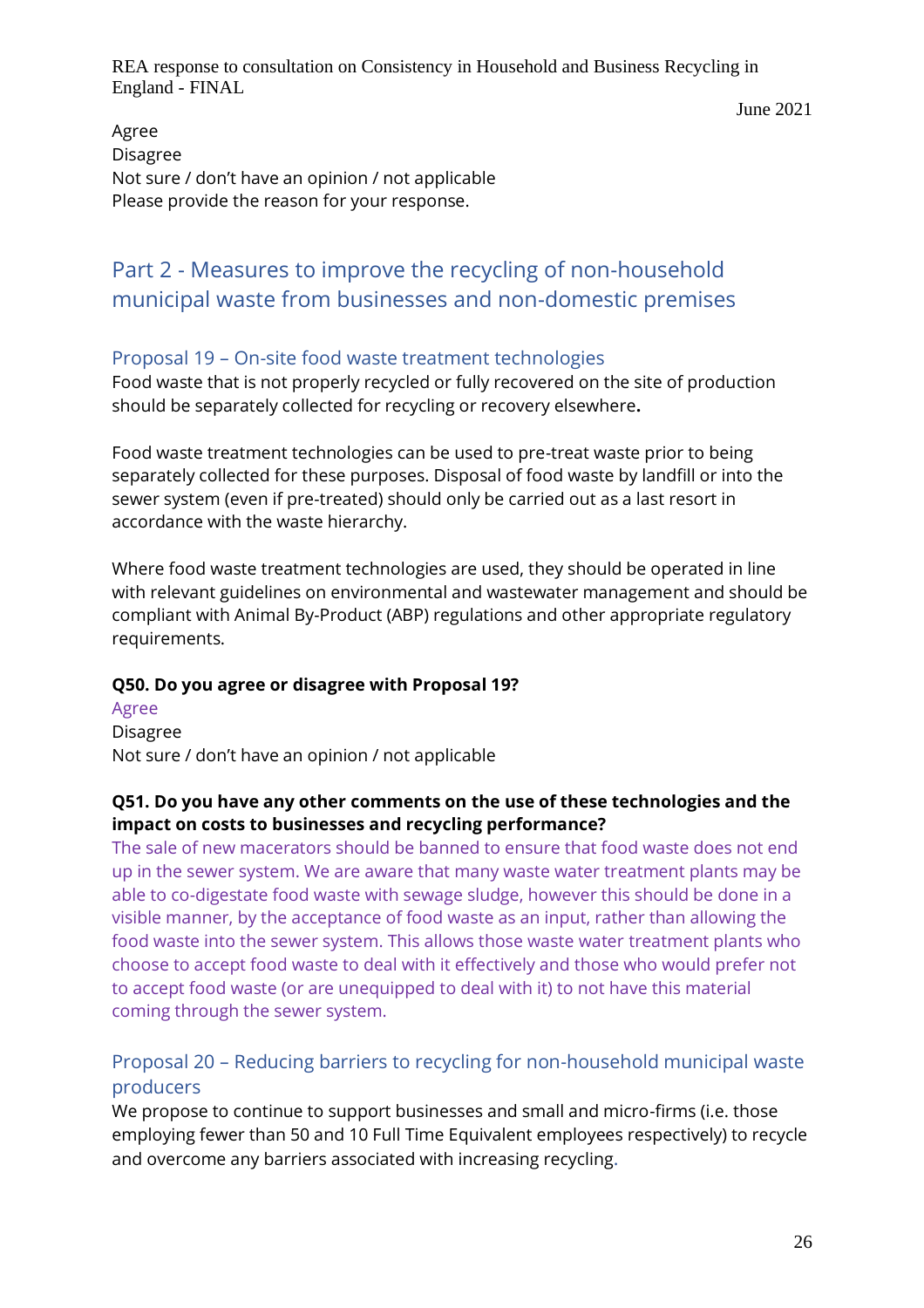June 2021

|                      | Large barrier | Some barrier | Low /no barrier |
|----------------------|---------------|--------------|-----------------|
| Communication        |               |              |                 |
| Financial            |               | $\checkmark$ |                 |
| Space                |               | $\checkmark$ |                 |
| Engagement           |               | $\checkmark$ |                 |
| Drivers to segregate | $\checkmark$  |              |                 |
| waste                |               |              |                 |
| Location             |               |              |                 |
| Enforcement          | ✔             |              |                 |
| Variation in bin     |               |              |                 |
| colours and signage  |               |              |                 |
| Contractual          |               | $\checkmark$ |                 |
| Staff / training     |               | $\checkmark$ |                 |
| Other                |               |              |                 |

# **Q52. What are the main barriers that businesses (and micro-firms in particular) face to recycle more?**

If you have selected other above, please specify.

Please provide any comments on how these barriers can be overcome.

Food waste collections from business have been in place in Scotland for seven years. There are lessons that can be learnt from there and an opportunity to mirror tried and tested methods of collections, bin storage, training, communications to businesses etc. Many of the businesses offering food waste collections operate across the UK so are well placed to offer a good service to businesses immediately.

# Proposal 21 – Exemptions and phasing for microfirms

We propose that micro-sized producers of non-household municipal waste should have special arrangements in place to reflect the higher barriers to recycling that they often face.

We are consulting on two options:

**Option 1:** Micro-firm producers of non-household municipal waste should be **exempt**  from the requirement to arrange for the collection of five recyclable waste streams (glass, metal, plastic, paper and card, food waste) for recycling and to present this waste in accordance with the arrangements.

**Option 2:** Micro-firm producers of non-household municipal waste are **phased** into the new recycling consistency requirements in the Environment Bill, two years after the recycling consistency go live date.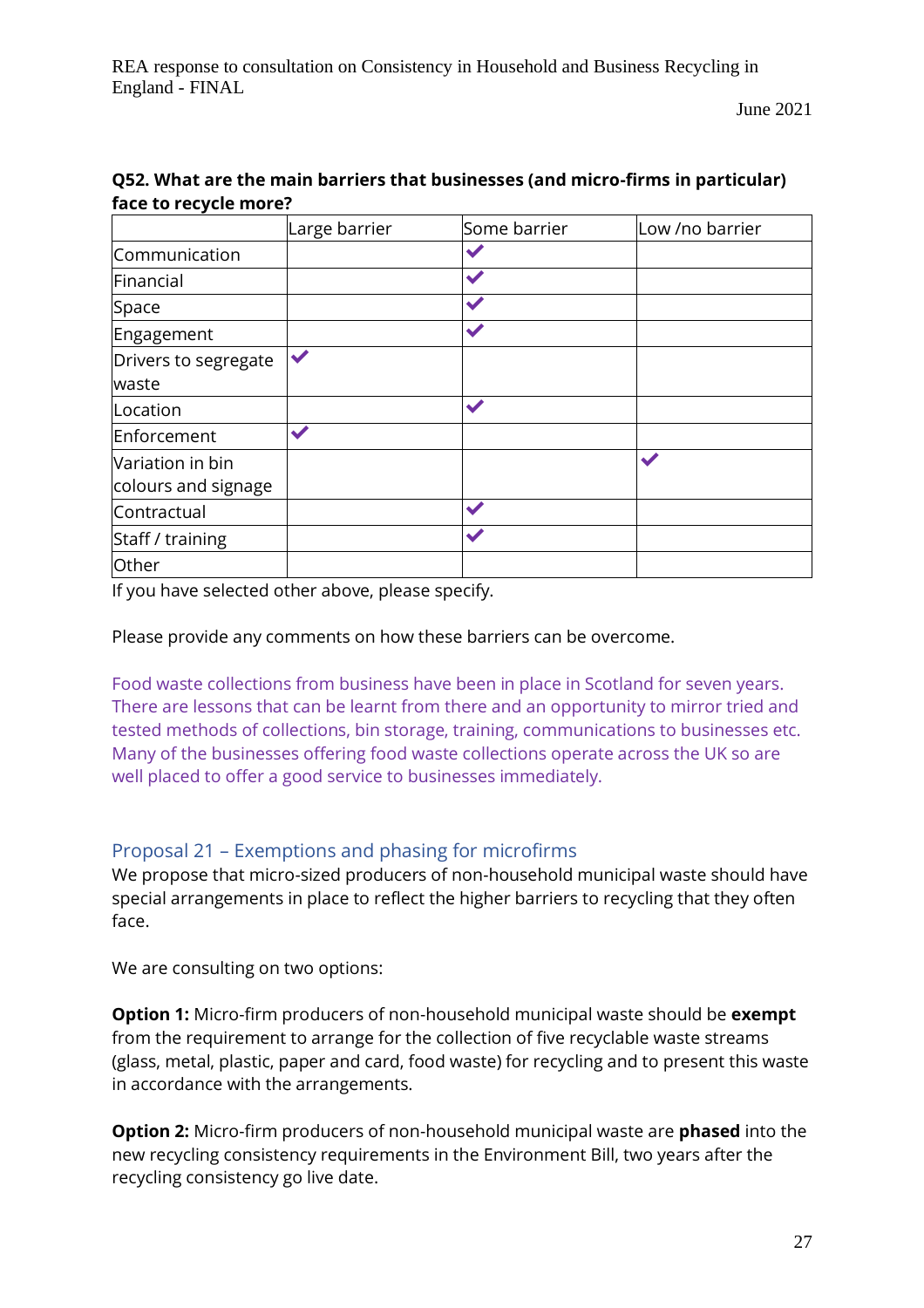June 2021

**Q53.Should micro-firms (including businesses, other organisations and nondomestic premises that employ fewer than 10 FTEs) be exempt from the requirement to present the five recyclable waste streams (paper & card, glass, metal, plastic, food waste) for recycling? Please select the option below that most closely represents your view and provide any evidence to support your comments.** 

● Yes – all micro-firms should be exempt from the requirement – **Option 1** 

● No – but all micro-firms should be given two additional years to comply with the new requirements in the Environment Bill (i.e. compliant in 2025/26) – **Option 2** 

● No – all micro-firms should be required to present these waste streams for recycling, from the 'go live' date in 2023/24

# **Q54. Should any non-household municipal premises other than micro-sized firms be exempt from the requirement? Please provide evidence to support your comments.**

Micro-firms should not be exempt from the requirements to comply. Some microbusinesses may produce large quantities of food waste and the amount of food waste produced is not necessarily linked to the number of FTE employees. Having an exemption in place based on the number of employees could lead to the unintended consequence of businesses having employees on zero-hour contracts to claim to be exempt from the requirements.

There are some barriers for businesses to implementing food waste collections, however there are ways that these can be dealt with rather than just exempting them from the requirements. In terms of cost, the route density for collections is often a large factor in the cost of the collection and having exemptions for micro-firms is likely to make route efficiencies more difficult and therefore cost will remain a barrier. The more businesses are required to have food waste collections, the more efficient the routes can be which can help to reduce costs.

# Proposal 22 – Other cost reductions options

We propose to continue to explore cost reduction options to reduce the cost burden for non-household municipal waste producers and are seeking further views on waste zoning/franchising and collaborative procurement options. We continue to develop these and other cost reduction options that we consulted on previously.

# **Waste franchising / zoning**

#### **Q55. Which recyclable waste streams should be included under a potential zoning scheme?**

For each option, please select either agree, disagree, or not sure / don't have an opinion / not applicable.

● Dry recyclable waste streams (glass, metal, plastic, paper and card)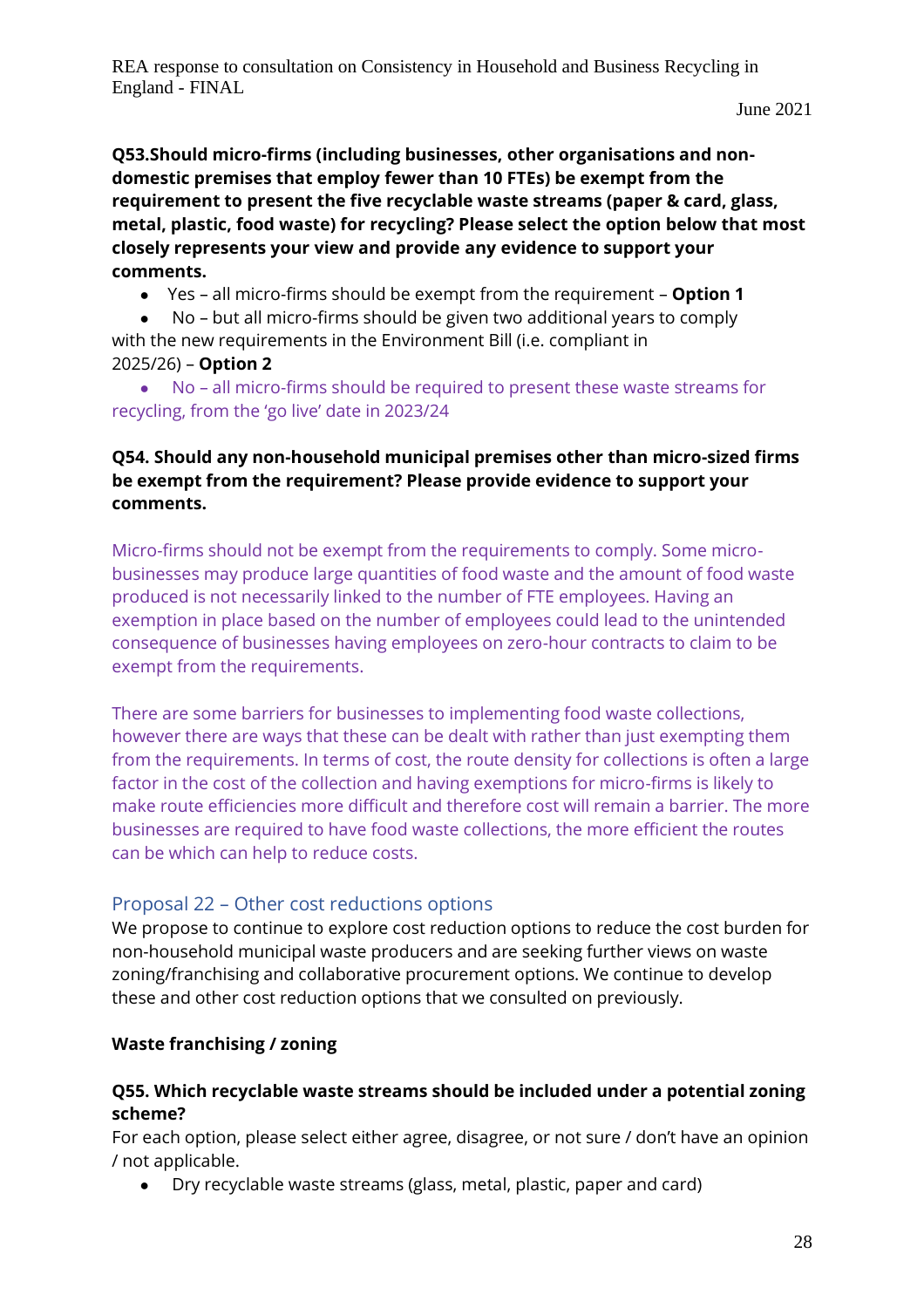June 2021

- Food waste
- Other items e.g. bulky office waste (please specify)

#### **Q56. Which of the below options, if any, is your preferred option for zoning/collaborative procurement? Please select the option that most closely aligns with your preference**

- Encouraging two neighbouring businesses to share the same containers under contract
- Encouraging businesses to use shared facilities on a site/estate
- Business Improvement Districts/partnerships tendering to offer a preferential rate (opt-in)
- Co-collection the contractor for household services also deliver the nonhousehold municipal services
- Framework zoning shortlist of suppliers licensed to offer services in the zone
- Material specific zoning one contractor delivers food, one for packaging, one for refuse collection services
- Exclusive service zoning one contractor delivers the core recycling and waste services for the zone
- None of the above

### **Q57. Do you have any views on the roles of stakeholders (for example Defra, the Environment Agency, WRAP, local authorities, business improvement districts, businesses and other organisations and chambers of commerce) in implementing a potential zoning or franchising scheme?**

For example, do you think there could be roles for one or more of these organisations in each of the following activities:

- o Procurement
- o Scheme design
- o Administration and day to day management
- o Enforcement
- o Business support
- o Development of tools and guidance
- o Delivery of communications campaigns
- o Any other activities (please specify)

If you think that there is a role for any other stakeholders, please specify.

Please provide explanations where possible to support your above response.

# **Q58. Do you have any further views on how a potential waste collection franchising / zoning scheme could be implemented?**

Specific waste streams from similar industries, based around hubs, could be a further area where franchising or zoning schemes could be used to encourage the collections specific waste that deliver preferred homogenous feedstocks ideal for specific recovery technologies, depending on the nature of the waste stream. For example, collections